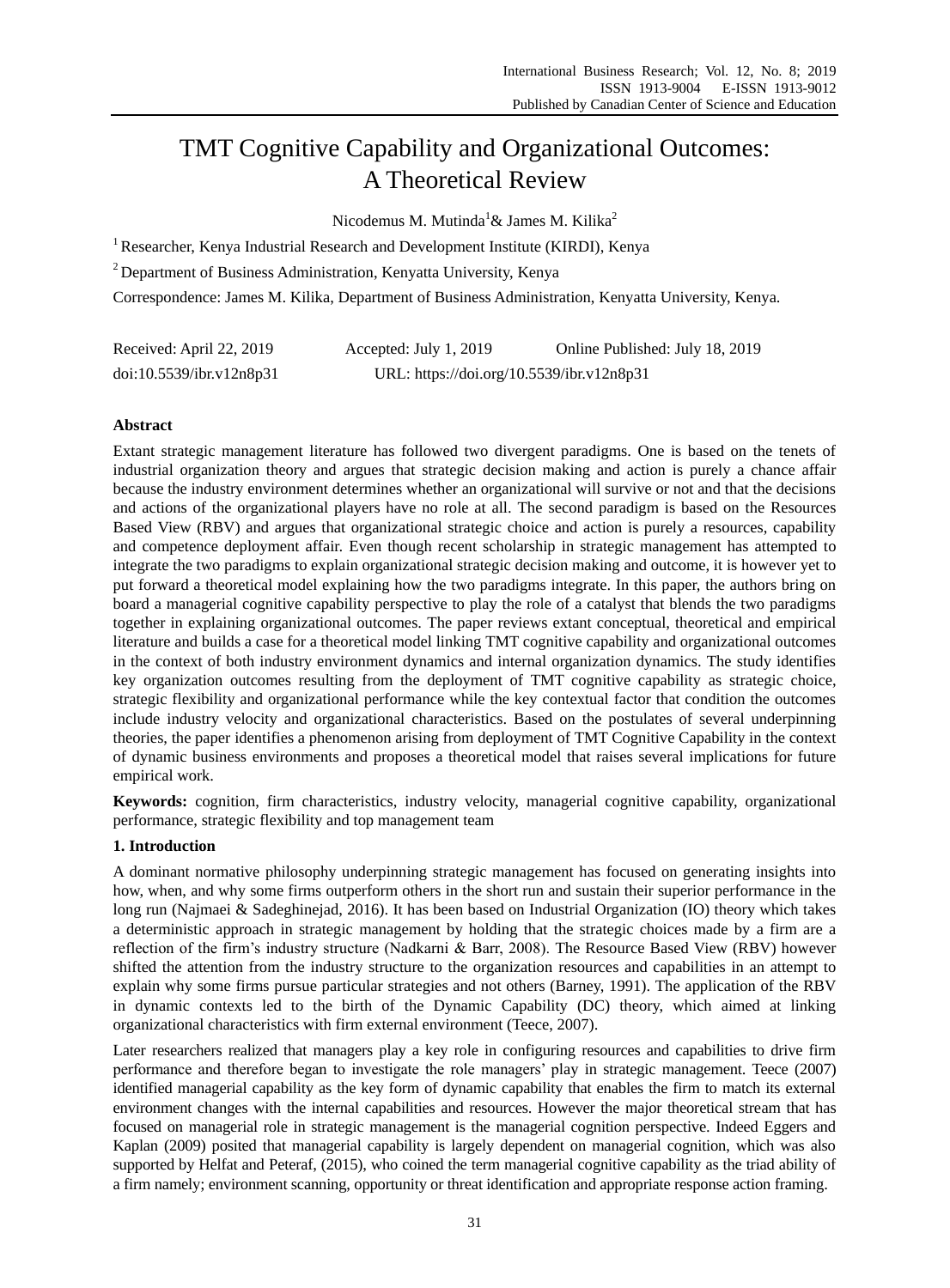The role of managerial cognitive capability in explaining organization's strategic outcome is also supported by the Upper Echelon theorem which posits that a firm's strategic outcomes are largely dependent on the decisions made by its Top Management Team (TMT) and that the executives' decisions are influenced by their cognitive capacities (Hambrick, 2007). However most often top managers due to their cognitive diversity hold on different strategic choices (Beach & Connolly, 2005; Yan & Chew, 2011). On the one hand, TMT cognitive diversity can cause group affective conflicts that will hinder strategic consensus and actions and thus negatively affecting the firm performance. While on the other hand when the TMT is acting in harmony, their cognitive diversity means a wider overall cognitive base which translates to better strategic choices (Gavetti, 2012).

Managerial cognitive capabilities are especially crucial in rapidly changing environments that require constant monitoring and adapting to new environmental conditions. In relatively stable business environment, managers constantly face similar environmental aspects, and thus the effects of managerial cognition on organizational outcomes in such environment is low. However in highly dynamic business environments, managerial cognition effects on firms strategic choices is high and its more reflected in firm's strategic outcomes (Abrahamson & Hambrick, 1997; Hambrick & Finkelstein, 1987).

Although research in managerial cognition has been ongoing for over two decades (Kaplan 2011), it is still not clear on how it relates to organizational outcomes. The cause-effect logical explanation in managerial cognition-organizational outcomes relationship is still unclear. In fact cognitions-performance studies have yielded mixed results, some indicating significant positive relationship while others posting insignificant relationships (Helfat & Peteraf, 2015). Managerial cognition literature has also focused more on cognitive biases and less on cognitive abilities. Most of the existing studies have concluded that what matters for strategic actions is the managers' belief about the business environment and not the reality of the environment (Nadkarni & Barr, 2008). This means that, the success of strategic decisions and actions is left to chance because it will only happen when the decision makers' subjective mental models of the particular environmental event matches with the objective environmental reality. The focus on subjective managerial cognitive representations takes strategy discussion back to the deterministic arguments that it is the environment only that determines success of strategies but not managers actions. In view of this logic, scholarship in strategic management needs to reconcile the contradictions so as to sustain the gains so far made in the stream of literature focusing on RBV in line with findings made by earlier studies by Meyer, Estrin, Bhaumik & Peng (2009) and Kilika, (2012).

#### *1.1 Statement of the Problem*

Even though TMT has been given much attention in the strategic management literature, it is observed from this rich repository that some of its ingredients that enable TMTs to offer their contribution to organizations have been ignored. Extant literature on TMT has given much attention to TMT demographic factors and ignored TMT psychological attributes (Hambrick, 2007; Eggers & Kaplan, 2009; Kaplan, 2011; Helfat & Peteraf, 2015). Most studies in upper echelons have focused on observable characteristics including age, education level, gender, experience and tenure to understand decision making process by executives (Hambrick & Mason, 1984; Chen, Lin, & Michel, 2010). Hambrick (2007) acknowledged that demographic characteristics do not provide a clear link to the psychological dimensions they are meant to represent. According to Hambrick (2007) there are rare cases in which scholars have attempted to move beyond these objective characteristics (demographic characteristics) to measure cognition. Also the pieces of scholarly literature focusing on capabilities in general and specifically on dynamic capabilities have not considered this potential and given it serious scholarly attention. Recent literature however is pointing at potential contribution of the TMT psychological attributes especially those touching on their cognitive capabilities to organizational outcomes (Helfat & Peteraf, 2015). The authors cite this as an important call for scholarship to explore the nature of the construct of TMT cognitive capability with a view to demonstrating its potential for enhancing the quality of the contribution of TMTs in organizations.

In responding to the above limitations in TMT cognitions and organizational outcomes literature the authors call for scholarship to create an understanding regarding, first the nature of the components of the TMT cognitive capability, secondly the outcomes of its deployment and thirdly the internal and external organizational contexts likely to constrain or facilitate its deployment in organizations. With regard to the need to understand the nature of the components of the TMT cognitive capability, we note that the construct by its nature requires an integrated approach to consolidate a multidisciplinary based literature that ranges from but not limited to psychology, strategic management and the behavioural sciences (Kaplan, 2011). This effort is meant to consider the very nature of the construct that upon deployment in organizational systems as a form of strategic resource stands to deliver benefits of strategic importance to organizations so that its strategic role in line with the basic expectations of the contribution of TMTs will be realized through sustained superior firm performance.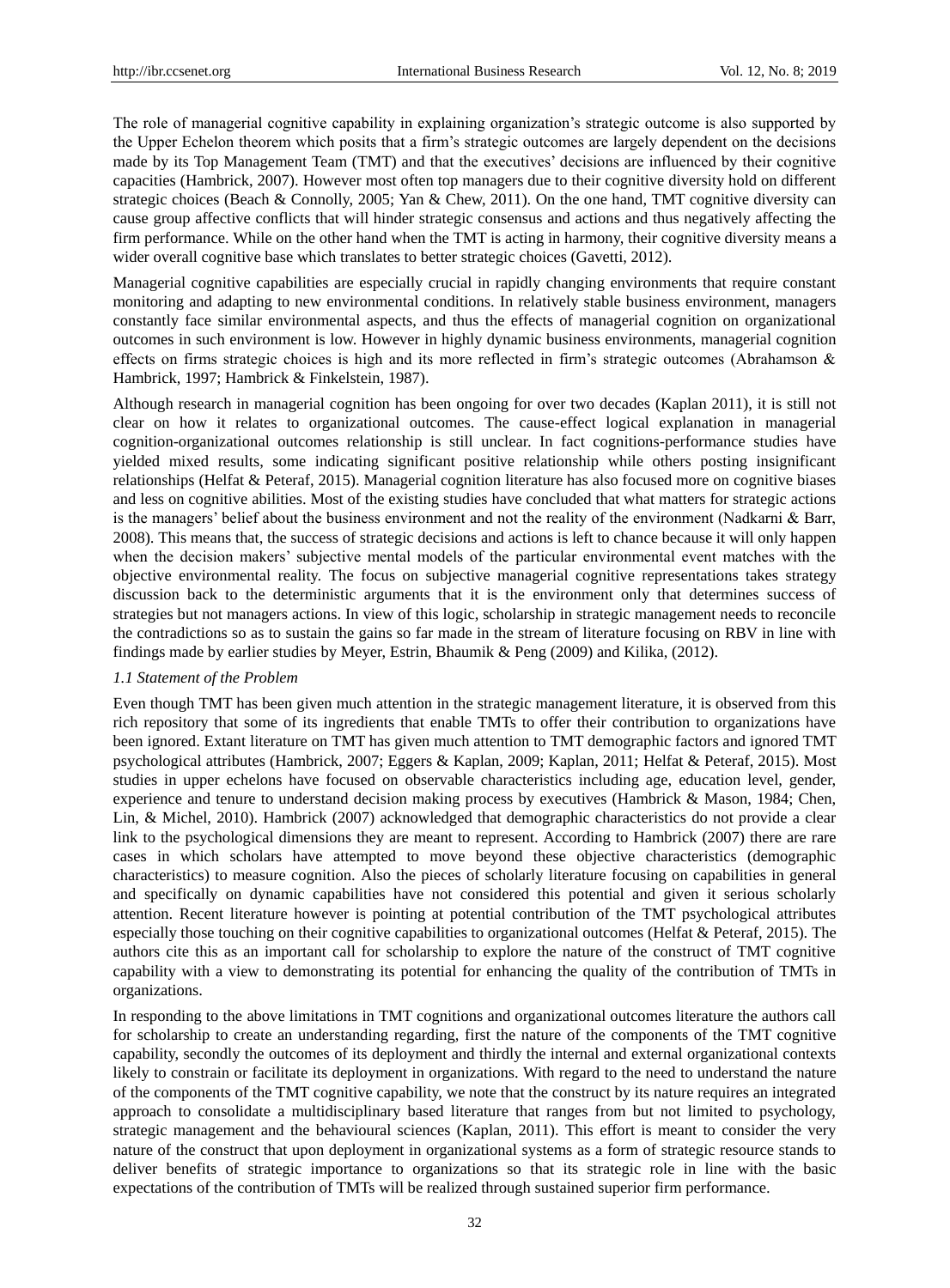Secondly, if TMT cognitive capability is conceived from the standpoint of RBV theory as a strategic resource, then its deployment into the systems of an organization raises implications on the outcomes it is likely to confer to the organization. The focus on strategic management largely is on those outcomes so as to explain how such an asset influences the key goals of management regarding competitiveness and sustained performance. Based on this reasoning, the authors cite this as an important call for scholarship to consider TMT cognitive capability with a view to understanding its outcomes that are of interest to the strategic goals of firms. Alongside this reasoning, it is also important to consider TMT cognitive capability in the context of the reality of the organizational context that requires a strategic thinking lens. With this kind of reasoning, we point out that two factors are of relevance, namely the characteristics of the organization within which TMTs offer their contribution to steer firms forward and the external context for business that not only sets the demands to be satisfied but also sets the agenda for TMTs to consider in playing their strategic roles in their organizations. The point of interest is to create an understanding of how the very nature and posture of the two can act in a manner that will facilitate or constrain the functioning of TMTs in their attempt to deliver desired benefits for their organizations (Adner & Helfat, 2003).

In view of these considerations, this paper undertook to explore how the TMT cognitive capability affects organizational outcomes. Specifically the paper sought to first review extant theoretical, conceptual and empirical literature on the TMT cognitive capability components, secondly to identify the effects of the TMT cognitive capability deployment in dynamic business environments and finally to propose a suitable theoretical framework that describes the phenomenon.

The current paper contributes to the existing literature in several ways. First the paper responds to the existing gap in the understanding of TMT cognitive capability and its outcomes (Helfat & Peteraf, 2015), which in our view stands better explained upon identification of the key components of TMT cognitive capability. By application of a multidisciplinary based set of literature, the paper consolidates diverse pieces of knowledge to propose several components of the construct of TMT capability.

Secondly, the phenomenon brought about by TMT cognitive capability is something of interest to strategic thinkers and managers alike (Moldoveanu, 2009). In this paper, we explore the phenomenon to demonstrate how it is constructed as well as how it stands to interact with the reality of the contexts that TMTs find themselves making decisions to steer their firms forward. Lastly, the paper documents the phenomenon through a proposed theoretical framework. We observe that such a move stands to not only benefit scholarship through conceptualization and future empirical work but also the field of practice that stands a better position of understanding the constructs in the phenomenon and their operational indicators.

## **2. Conceptualization of Key Constructs**

#### *2.1 TMT Cognitive Capability*

Cognition refers to mental activities relating to information search, storage, retrieval, and processing (Armstrong & Hird, 2009). It also encompasses mental models and mental processes that operate on those models (Thagard, 1996) as well as emotions, intuition and value judgment (Noteboom, 2009). Cognition is partly inborn and partly constructed by experience along life trajectories (Armstrong, Cools, & Sadler-Smith, 2012; Noteboom, 2009). Therefore, differences in life trajectories, lead to differences in managers mental models and mental information processing capacities (Noteboom, 2009; Armstrong, Cools, & Sadler-Smith, 2012).

Managerial cognitive capability is the mental representation and mental processing ability that a manager uses to notice, interpret and act on an environmental stimuli (Helfat & Peteraf, 2015). Extant literature has denoted mental representation and mental processing by different terminologies such as knowledge structures, cognitive maps, mental models, frames, schema, schemata, or interpretive schemes (Ocasio, 2011). Mental processes and mental representations significantly influence the managers' cognitive capabilities and consequently the quality of subsequent strategic choices and actions (Narayanan, Zane, & Kemmerer, 2011). Managers' interpretation of environmental events determines how they respond to those environmental events and their interpretation of the environmental events is dependent on their mental structures and mental processes (Ocasio, 1997). Managerial cognitive capability therefore affects strategic choices and actions because the meaning managers' give to environmental events determine the managers' decisions (Gavetti & Warglien, 2015) and those meaning are affected by the managers' information recognition, interpretation, and actions abilities (Daft & Weick, 1984; Ocasio, 1997).

The managerial cognitive capability concept is drawn from the Upper Echelon perspective which posits that the decisions made by a firm's top executives affects its strategic choices, actions and outcomes and that the executives' decisions are influenced by their cognitive capabilities (Hambrick, 2007). This means that the ability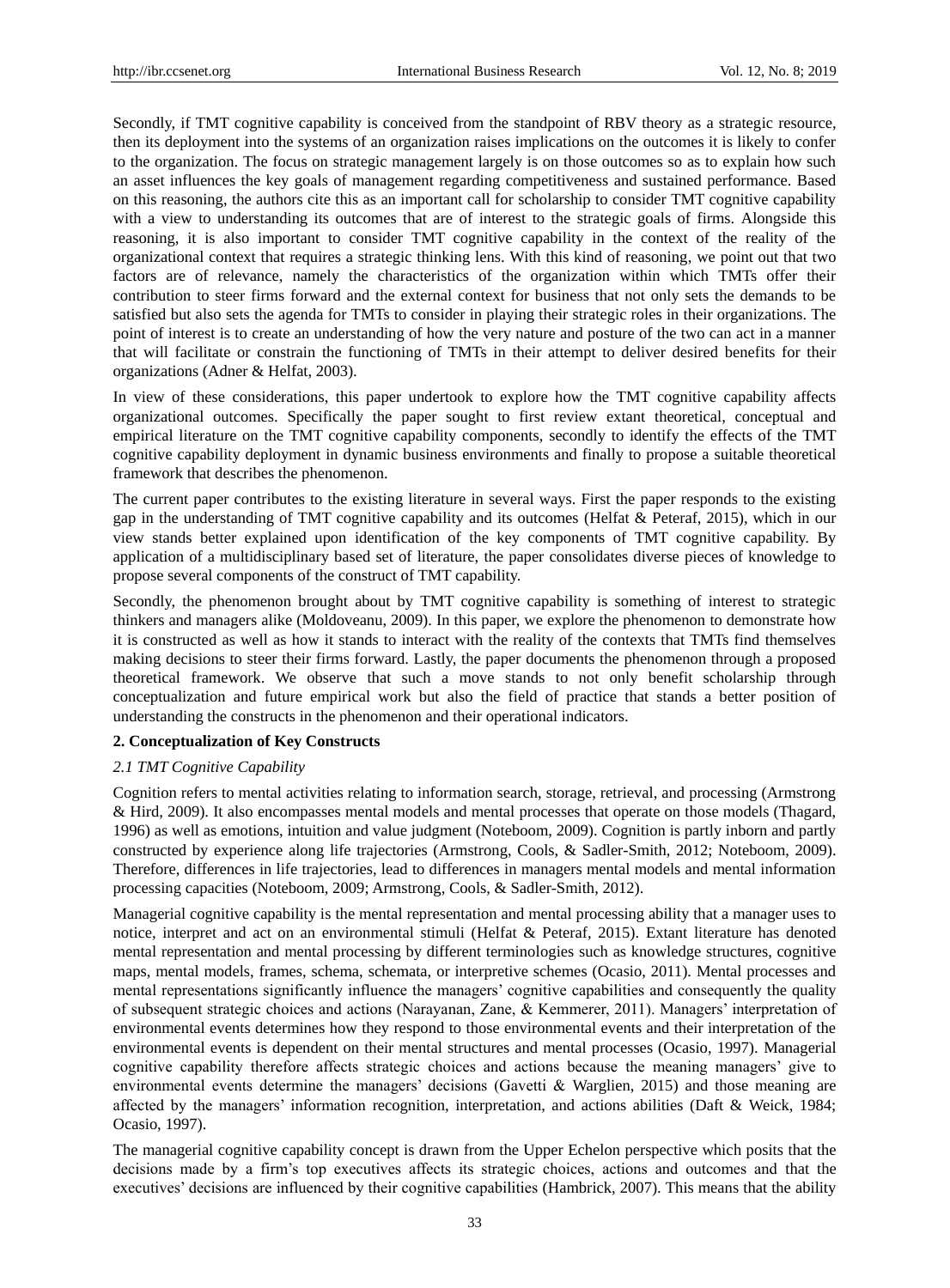to notice and respond to changes in the business environment is determined by the top managers' cognitive processes (Nadkarni & Barr, 2008). Therefore one can deduce that organizational adaptation to environmental changes is depended on TMT cognitive capability.

Helfat and Peteraf (2015), identified key managerial cognitive capabilities to include; perception, attention, reasoning and communication. Perception is the mental ability to receive, filter, recognize and interpret an environmental stimuli. This ability is dependent on prior knowledge, expectation, belief and experience. During the perception process the human mind combines information from the received and filtered stimuli with existing knowledge and beliefs, to interpret the properties of the environment stimuli (NAHMC, 1996; American Psychological Association, 2009; Helfat & Peteraf, 2015; Powell, Lovallo, & Caringal, 2006). Perception affects the ability to recognize opportunities and threats arising from an environmental event by recognizing, analyzing and interpreting the cause-effect patterns of the environmental event. The faster the ability to recognize and interpret the environmental patterns determines the faster a firm will recognize emerging business opportunities and threats which will in turn enable the firm to take the necessary respond action and benefit from first mover advantages (Baron, 2006; Lieberman & Montgomery, 1988).

Attention is the selection of a set of information from the environmental event for analysis and interpretation (American Psychological Association, 2009; Kosslyn & Rosenberg, 2006). Attention involves deploying the mental sensory glands to receive stimuli from environmental events, detecting environmental stimuli and storage of the stimuli information in the brain (Posner & Petersen, 1990; Weber & Johnson, 2009). The more the mind is exposed to certain environmental stimuli the faster and effective the mind will be able to attend to similar environmental stimuli in the future (Rueda, Posner & Rothbart, 2005). Dynamic business environment calls for high attention capacity to support environmental scanning and identification of opportunities and threats.

TMT attention capability is crucial in strategic decision making because it determines the extent to which an environmental event in considered as a factor in the firm's strategic choices, actions and outcomes ((Weick, 1995; Nadkarni & Barr, 2008). Dynamic business environments require high TMT attention capacity to cope with discontinuous changes (Eggers & Kaplan, 2009; Cho & Hambrick, 2006; Tuggle, Schnatterly, & Johnson, 2010).

Reasoning is mental activity that applies logic in solving problems (Colman, 2006). It determines the ability to evaluate information emanating from an environmental event without relying on prior experience (Stanovich, 2009; Kosslyn & Rosenberg, 2006; Gazzaniga, Heatherton & Halpern, 2010). Most often managers utilize heuristic processing in problem-solving rather than reasoning (Stanovich, 2009). Heuristic processing relies on short cuts rather than extensive analysis of multiple possibilities (Kosslyn & Rosenberg, 2006). Managers who rely more on reasoning experienced less biases in decision-making as compared to those who rely on heuristics (Kahneman, 2011). Reasoning influences ones capacity to accurately interpret cause-effect relationships among environmental stimuli which in turn affects strategic decisions, actions and outcomes (Nadkarni & Barr, 2008). Environmental stimuli only become relevant if top managers are able to link them to the organizational outcomes (Huff, 1990; Dutton, Fahey & Narayanan, 1983).

Communication is passing verbal or non-verbal signals from one individual to other (s) describing an environmental event (Colman, 2006). Communication is a mental, physical, emotional process since one must think about what to communicate and how to communicate it effectively as well as get emotionally attached to the message and use physical means to pass or emphasize the message (Colman, 2006). Communication affects an individual's ability to understand others' opinion and the means to influence the thinking and actions of others (Helfat & Peteraf, 2015). Managerial cognition is social constructed where one managers influences the cognitive ability of the other managers through social interactions.

From the above identified components of TMT cognitive capability one can link TMT cognitive capability to strategic choices, actions and outcomes (Gavetti, 2005; Kaplan & Tripsa, 2008; Simon, 1991; Walsh, 1995). This can be explained by the understanding that the ability to align strategic choices and actions to environmental events is largely depended on the TMT ability to correctly understand the environmental events and frame the appropriate response actions (Tripsal & Gavetti, 2000). The more the TMT is able to correctly understand the industry dynamics under which their firm operates the better are the strategic choices they make and the higher the firm's performance (Garry & Wood, 2010). Correct understanding of the business environment must be backed up with a correct understanding of the link between the managers' response actions with expected firm's outcomes. Both the environmental understanding and action-outcome response require cognitive capability for information processing (Hodgkinson & Healey, 2011).

Thus, in view of this complex setting in which TMTs have to make decisions, the deployment of TMT cognitive capability breeds into the organizational systems two forms of outcomes i.e. intermediate and ultimate. The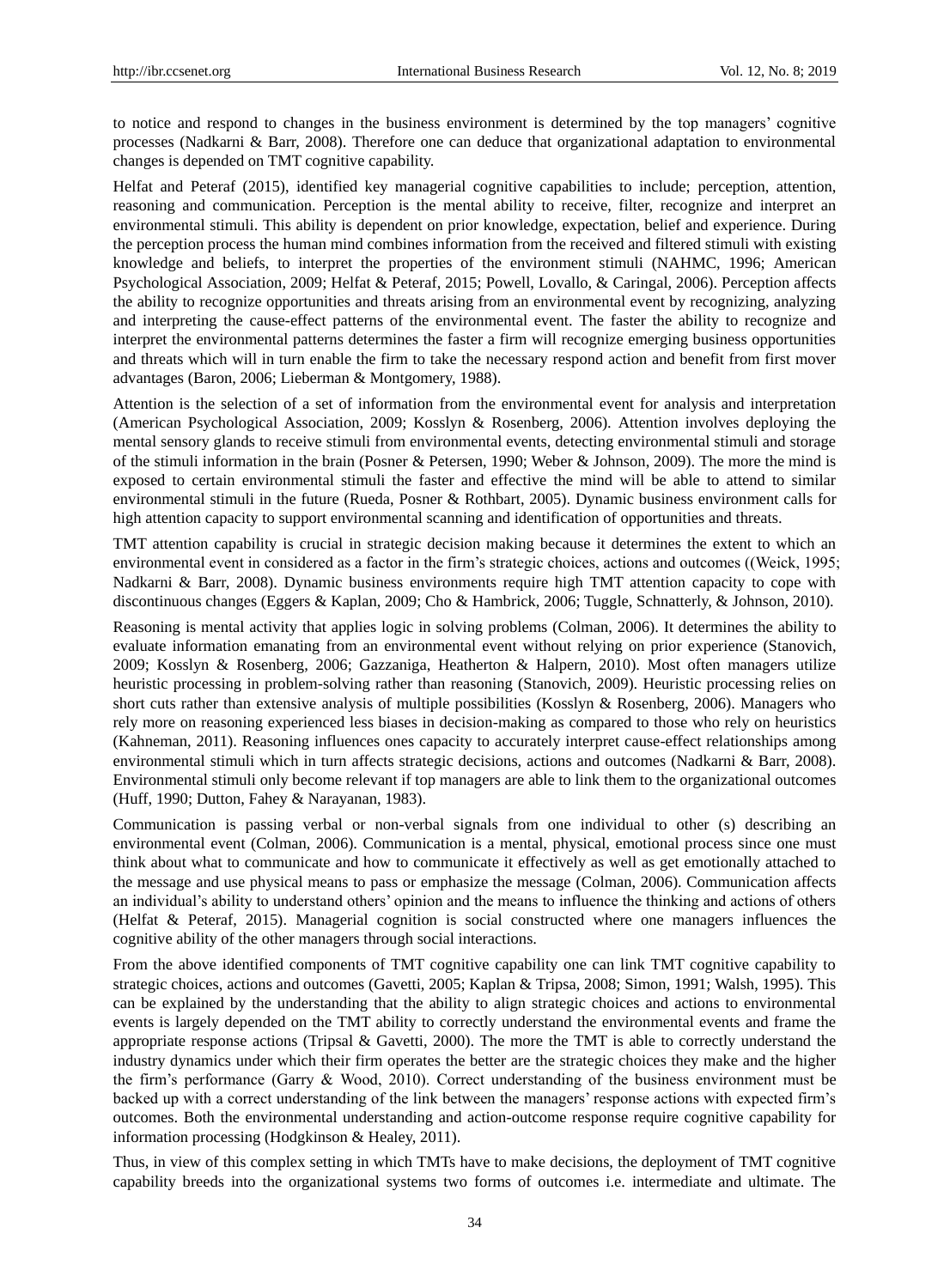intermediate involve both the capability unleashed into the system regarding the how and the nature of the decision making. The outcome regarding the how of the decision making corresponds to the climate created for enhancing the decisions making which in this case calls for strategic flexibility, while that regarding the nature of the decision corresponds to the strategic choice. Therefore the intermediate outcomes give rise to strategic flexibility and strategic choice. The ultimate outcome arises from the main point of focus of the deployment of TMT cognitive capabilities of enhancing the performance of the firm. Thus the second type of outcome from TMT cognitive capability is the firm performance.

In deploying the TMT cognitive capability to bring out the above indicated outcomes, an important observation arises from the fact that what is manifested is a strategic management phenomenon that needs to be aligned to the nature of strategic thinking. Critical component of strategic thinking is the ever changing business environment. We argue that, for the optimal deployment of the TMT cognitive capability, it would be important to understand the firm's defining characteristics that offer the posture for TMT cognitive capabilities deployment as well as the degree of the environmental dynamism that the TMTs are called upon to respond to. We rely on relevant knowledge drawn from previous work on organizations and managerial cognitions with regard to perception of the dynamics of the external environment (Child, 1972; Child, 1997; McCarthy, Lawrence, Wixted & Gordon, 2010; Nadkarni & Barr, 2008). Thus, alongside understanding the outcomes arising from deployment of TMT cognitive capability, we suggest a consideration of the organization's unique characteristics and the aspect of environmental dynamisms.

#### *2.2 Strategic Choice*

Strategic choice is the basis of organizational strategy and connects an organizational environment with its resources through its managers' actions (Child, 1972, 1997). Strategic decision making is a cognitive process that scans for information from the organizational environment, analyses the information and interprets it to make important organizational choices that in turn lead to certain organizational outcomes. It is difficult to completely and accurately comprehend the information about a particular environmental event and therefore strategic decision making is associated with risk and uncertainty. This explains why strategic decisions are regarded as the most important decisions in organizations. The high level of risk and uncertainty associate with strategic decisions directly influence firm's performance.

Strategic choices are usually the responsibility of top managers (Hambrick & Mason, 1984) and there success is determined by the alignment of the TMT decisions and the realities of the external organizational environment coupled with the nature of the internal organizational dynamics put in place as a response to changes in the environmental events. Strategic decisions are also the most difficult ones in an organization because they are complex and difficult to reverse once made (Elbanna, 2006).

The critical aspects of strategic choices have been identified to be; comprehensiveness, quality, effectiveness, and speed. Choice comprehensiveness refers to the degree to which the environmental events features are scanned, analyzed and included in the strategic decisions as well as the extent to which all the strategic options are considered in the strategic decision making process (Fredrickson & Mitchell,1984; Muithya & Kilika, 2019). Quality of strategic choices is the degree to which the strategic choices have affected the performance of an organization (Amason, 1996). Strategic choice effectiveness is the extent to which a strategic choice results in desired outcomes (Dean & Sharfman, 1996) while strategic choice speed is the pace of making and implementing a strategic choice (Eisenhardt, 1989). To improve a firm's performance, its TMT must strive to quickly and comprehensively make high-quality and effective strategic choices (Elbanna, 2006).

The success of strategic choices is depended on the alignment between the changes in the firm's external environment and actions taken to change the firm's internal environment in response to the changes. Today's turbulent business environment means an organisation cannot rely on the same strategic choices over and over again to maintain sustainable competitive advantage. Secondly, such business environment requires quick response actions and this calls for the organization to build dynamic capabilities. TMT cognitive capabilities have been linked to dynamic capabilities of opportunity sensing and seizing, resource configurations and deployment (Helfat & Peteraf, 2015). Therefore one can deduce that TMT cognitive capability is an important precursor for strategic choice making.

# *2.3 Strategic Flexibility*

Strategic flexibility is defined as the ability of a firm to quickly adjust its strategic goals and internal behaviour and actions in response to changes in the competitive business environment (Abbott & Banerji, 2003; Shimizu & Hitt, 2004; Hitt, Keats & DeMarrie, 1998; Wright & Snell, 1998; Escrig-Tena, Bou-Llusar, Beltr'an-Mart'in & Roca-Puig, 2011; Nadkarni & Herrmann, 2010; Roberts & Stockport, 2009; Sanchez, 1997; Zhang, 2006;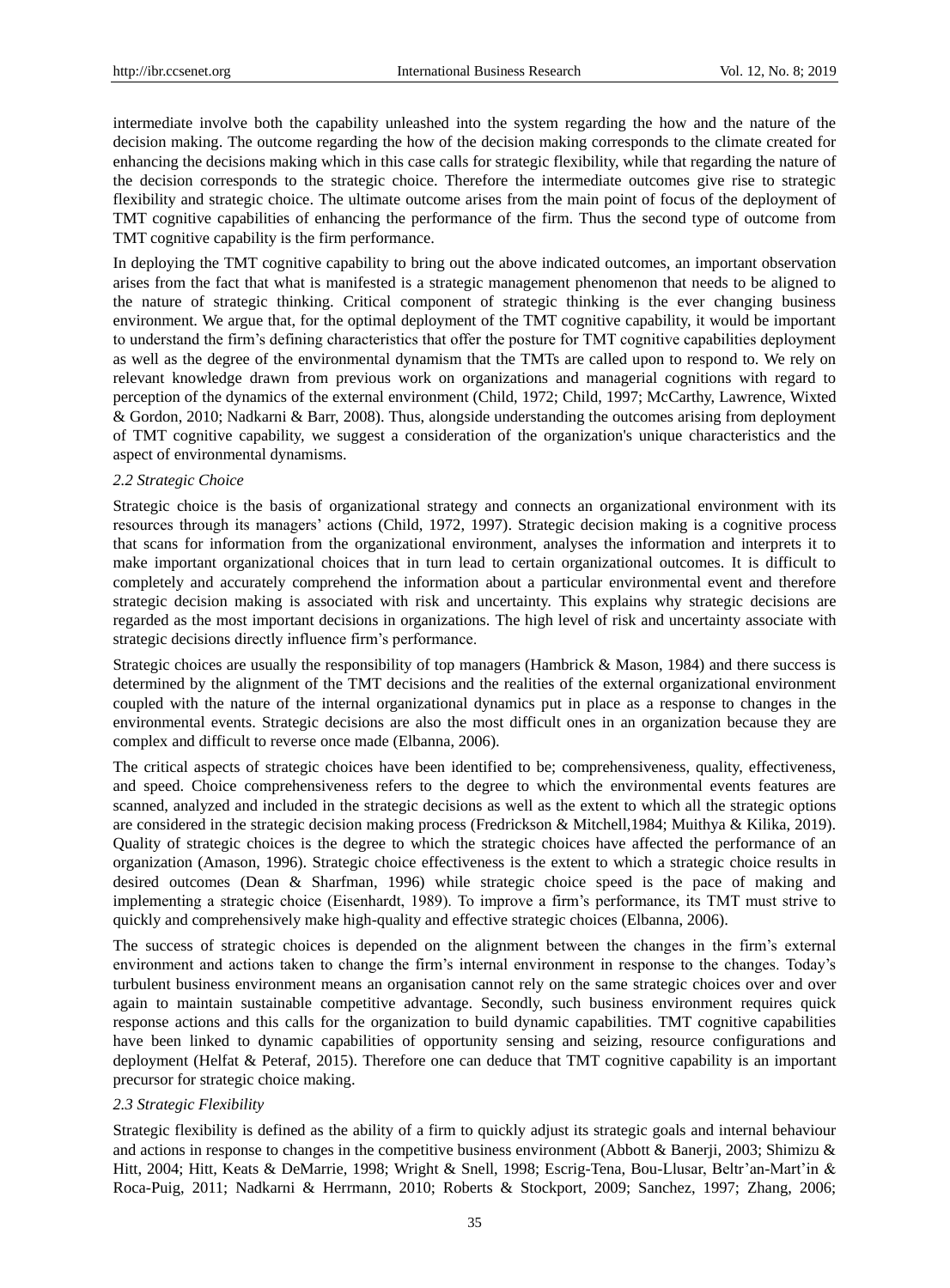Tamayo-Torres, Ruiz-Moreno, & Verd'u, 2010). Strategic flexibility is not only a function of the firm's ability to respond to its environmental changes, but also a function of the firm's ability to shape its business environment (Brozovic, 2018). Strategic flexibility is a crucial organizational behaviour necessary for the survival of firms in highly dynamic business environments (Combe, Rudd, Leeflang & Greenley, 2012; Li, Liu & Duan, 2008; Sanchez 1995). Strategic flexibility therefore enables firms operating in dynamic environments to obtain sustainable competitive advantage and ultimately sustainable performance by proactively responding to environmental opportunities and threats (Ussahawanitchakit & Sriboonlue, 2011).

Extant literature identifies three dimensions of strategic flexibility; resource flexibility (Hai, 2014; Cingoz, 2013), strategic action flexibility (Cingoz, 2013; Nadkarni & Narayanan, 2007) and coordination flexibility (Cingoz, 2013; Nadkarni & Narayanan, 2007; Sanchez, 1995). Resource flexibility is the organizational capability to build a pool of resources with multiple uses or that can be easily switched between different strategic commitments (Wei, Yi & Guo, 2014; Sushil, 2013). Most often organization are faced with resource scarcity and therefore their ability to switch the resource committed between strategic options to respond to changes in the business environment is curtailed (Wei, Yi & Guo, 2014). High resource flexibility makes it easy to use the existing resources to pursue new strategic options as well as reducing the time and cost spent for switching one resource to another (Matthyssens, Pauwels & Vandenbempt, 2005; Wei, Yi & Guo, 2014). Resource flexibility is increased by building liquid resources and slack resource pool as well as the nature of the resources themselves. Specialized resources are important in building a firm's core competences but it is difficult to switch highly specialized resources from one use to another and these poses challenges to firm's when these resources becomes obsolete due to changes in the business environment.

Strategic action flexibility refers to capability for deployment of diverse strategic options in response to business environmental changes (Sopelana, Kunc, & Herna'ez, 2014; Zahra, Hayton, Neubaum, Dibreil & Craig, 2008). The degree of diversity of strategic options that a firm can deploy and the speed to which the firm can shift between these options has been positively related to firm performance (Sopelana *et al*., 2014; Nadkarni & Narayanan, 2007; Nadkarni & Herrmann, 2010; Mom, Van Den Bosh, & Voberda, 2009; Cingoz, 2013).

Coordination flexibility refers to the ability of a firm to combine and deploy the existing resources in different ways to create new sets of resources in respond to changes in the business environment (Wei, Yi & Guo, 2014). In dynamic environment, building sustainable competitive advantage calls for firms to invest in the capability to quickly shift its resource allocation and utilization to enable the firm shift strategic options quickly and fruitfully (Nadkarni & Narayanan, 2007). Rigid resource deployment structure will lock firm resources in pursuing outdated strategies that may adversely affecting firm's performance in face of fast changing business environment (Thomson, Strickland, & Gamble 2010). The need for resource deployment modification is essential condition for strategic flexibility (Nadkarni & Narayanan, 2007; Cingoz, 2013).

Managerial Cognitive capability has been linked to strategic flexibility. For instant managerial mind-set inertia has be found to impede strategic change (Rosenbloom, 2000) while extant TMT mental models has been found to influence the way organizations structure their business operations (Laamanen & Wallin, 2009). Similar Nadkarni and Barr, (2008) found out that the TMT correct interpretation of the cause-effect relationship between an environmental event and the firm's strategic action determined the speed of response to the changes in the industry environment. Kaplan, Murray, and Henderson, (2003) linked diversity in TMT mental models to diversity in strategic options which is echoed by the findings by Nadkarni and Narayanan, (2007) indicating that complexity of TMT strategic schemas was positively associated to resource deployment flexibility and the ability to shift between strategic options. Cho and Hambrick (2006) found out that the ability of a firm to quickly shift from one strategic option to another is influenced by the ability of its TMT to change their attention focus.

## *2.4 Organizational Performance*

Organizational performance is not just the accomplishments of the intended outcomes of an organization as defined by Phillips and Moutinho, (2000) but the total sum of all processes and actions undertaken by managers in the present that are directed toward achieving particular set of goals in the future that are aimed at satisfying the needs of identified stakeholders (Connolly, Conlon, & Deustch, 1980; Hitt, 1988; Zammuto, 1984) in better ways than similar organizations (Khatri & Ng, 2000). This definition of performance brings forth components of performance that are similar to those identified by Carneiro, Silva, Rocha, and Dib, (2007) namely; organizational outcomes, satisfaction of stakeholders, performance time frame and performance reference point. This means that performance is multidimensional and consequently calls for use of multiples indicators to effectively measure performance (Glick, Washburn, & Miller, 2005). The basis of choosing a dimension is the extent to which that dimension is relevance to a particular research (Richard, Devinney, Yip & Johnson, 2009).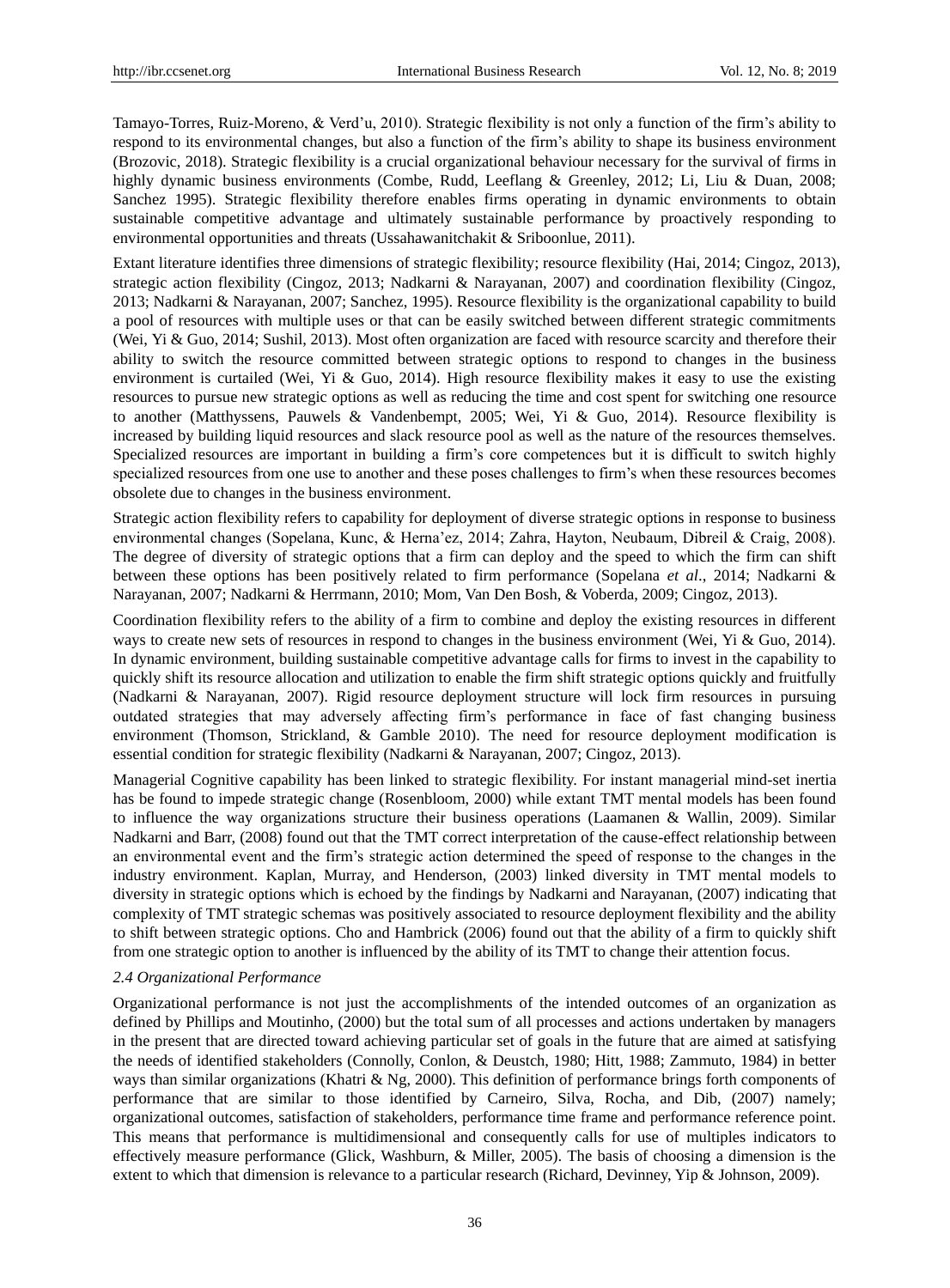Performance dimensions include operational performance (Combs, Crook & Shook, 2005), stakeholder satisfaction (Freeman, 1984), financial performance (Cho & Pucik, 2005) and lately the sustainability performance (Elkington, 1994). The financial dimension of performance includes the level of profitability, growth rate and market share ratio (Cho & Pucik, 2005). Profitability level measures the net return on investment from a firm's strategies and operations (Glick, Washburn, & Miller, 2005). Growth rate measures the ability to increase the size of a firm. Stakeholders' satisfaction dimension of performance measures the ability of the firm to provide quality products and services augmented with level of service delivery (Barney & Clark, 2007) as well as level in investments in good human resources practices such as clearly defined job descriptions, training opportunities, clearly defined and followed career growth plans and fair remuneration policies (Harter, Schmidt, & Hayes, 2002).

Sustainability dimension of performance takes into consideration a firm's degree of social responsibility, its economic value and its impact to the environment referred to as Triple Bottom Line (TBL) for measuring performance (Elkington, 1994). TBL broadens performance measurement beyond the traditional financial measure to include social and environmental considerations. TBL is intended to advance the goal of sustainability in business practices, by extending the focus of firms beyond profits to include social and environmental issues. TBL is usually difficult to measure because while it is easy to measure financial performance, social and environmental performance measurement is subjective in nature and thus difficult to standardize.

A number of studies have looked at the relationship between managerial cognition and performance. Gary and Wood (2011) found out that mental models accuracy and complexity positively and significantly influence performance. Li, Maggitti, Smith, Tesluk and Katila (2013) linked TMT's attention capability with firm innovation performance. Coltman, Devinney and Midgley, (2008) examined the effect of managerial cognitions on firm performance in dynamic business environments and found a positive relationship between the two. Bantel and Jackson (1989) found out that TMT cognitive capabilities and the TMT group dynamics affected decision quality. Gavetti, (2012) studied the root of superior organizational performance and found out that management of cognitive processes and strategic leader's ability to overcome cognitive biases underpinned superior performance. Tripsas and Gavetti, (2000) established that cognition was a central contributor to performance.

Empirical studies in the relationship between strategic flexibility and firm performance have yielded positive results. For instant strategic flexibility has been found to be positively related to superior firm performance (Nadkarni & Narayanan, 2007; Combe *et al*., 2012; Lin *et al*., 2014). Strategic flexibility has also been found to improves decision process and reduce business risks (Ram'ırez, Morales & Aranda, 2012; Grewal & Tansuhaj, 2001; Lee & Makhija, 2009). In addition strategic flexibility improves organizational learning and thus increasing innovation performance and internal efficiency (Das & Elango, 1995; Sanchez, 1995; Dibrell, Down & Bull, 2007; Levy & Powell, 1998; Javalgi, Whipple, Gosh & Young, 2005). Strategic flexibility is also linked to increase in perceived service quality (Johnson, Lee, Sain & Groshmann, 2003) and thus leading to increase in the reputation of the firm (de Soto-Camacho & Vargas-S´anchez, 2015; Celuch, Silva, Rocha & Dib, 2007; Gylling, Elliott & Toivonen, 2012; Ling-Yee, & Ogunmokun, 2013).

#### *2.5 Industry Velocity*

Industry velocity denotes the frequency, magnitude and predictability of the change of the various environmental features (Nadkarni & Barr, 2008, Kim & Rhee, 2009). Frequency refers to the time between subsequent environmental changes (Duncan, 1972; Jurkovich, 1974). Magnitude measures the extent to which two succeeding environmental events differ while predictability measures the ability to accurately anticipate a future environmental event (Wholey & Brittain, 1989; Brown & Eisenhardt, 1998; Eisenhardt & Martin, 2000). The rate of obsolescence of existing firm resources, competencies and capabilities in high velocity industry environments is high (Fredrickson & Mitchell, 1984) and therefore firms need to build new resources, competencies and capabilities to survive in such environments. This calls for dynamic capabilities to enable the firms to renew their resources, competencies and capabilities in order to align to shifting environmental conditions (Teece, Pisano & Shuen, 1997).

According to Leaptrott and McDonald, (2015) how managers perceive the changes in the business environment determine how they will respond to those changes. High industry velocity makes it difficult for managers to accurately interpret the cause-and-effect relationships of environmental changes because of cognitive limitation to analyze all the information related to the environmental changes (Weick, 1995). This means the managers are not able to link their response for particular environmental events to desirable organizational outcomes. In the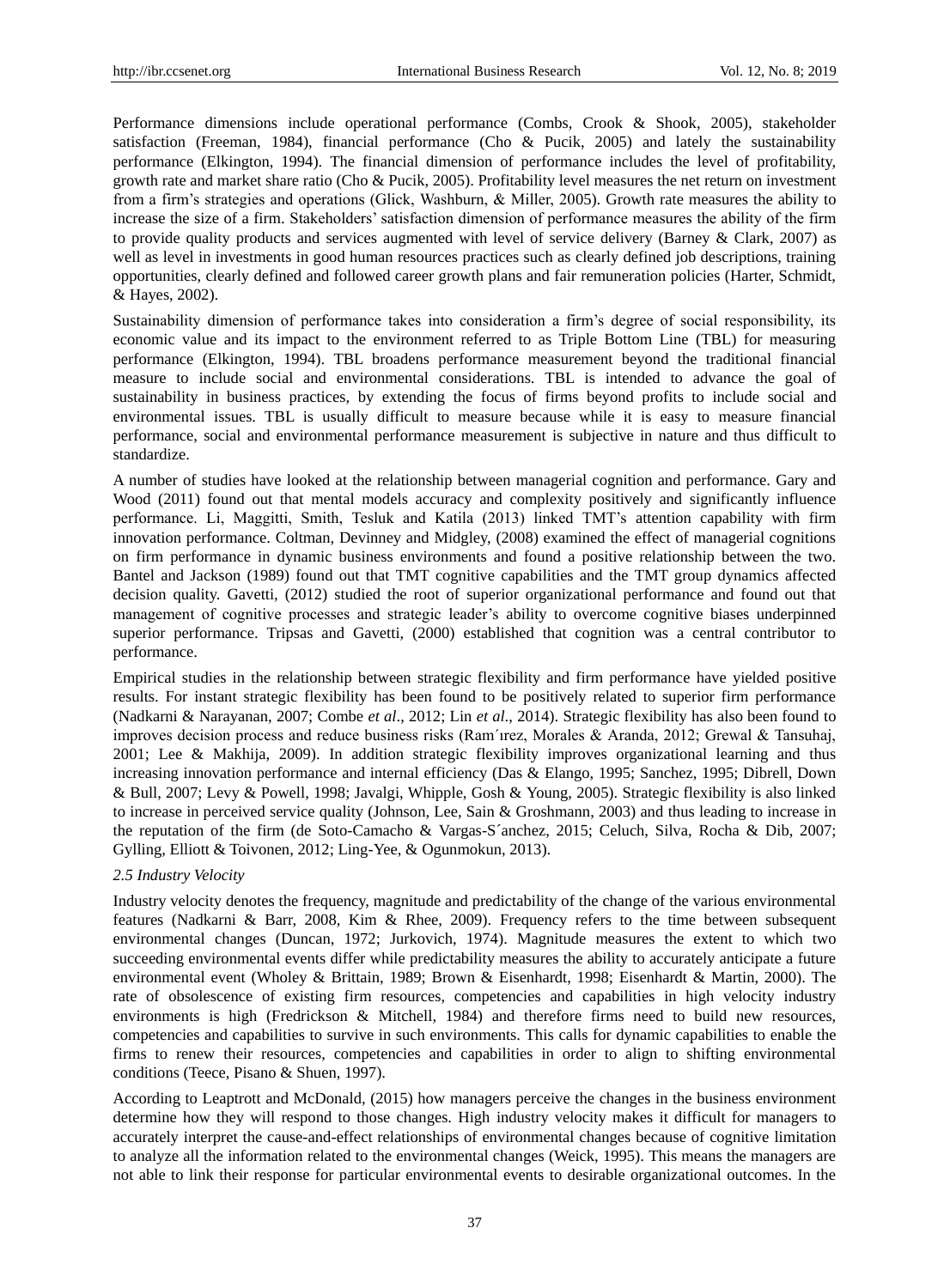absence of clear understanding of the causal relationships between environmental events, strategic option, managerial action and organizational outcome managers, resort to use of heuristics to guide decision making and actions (Walsh, 1995). The ability to monitor industry changes is hampered by managers' cognitive limitation (Cho & Hambrick, 2006; Cyert & March, 1963). The cognitive limitation increases as the industry velocity increases (Nadkarni & Barr, 2008). This means that managers in high industry environments should put in place measures to enhance their cognitive abilities in order to be able to shape their organizations future in the face of changing environmental realities (Leaptrott & McDonald, 2015; Bogner & Barr, 2000).

#### *2.6 Organizational Characteristics*

Strategic decision making process is affected by firm characteristics which include structure, size, age, culture, and inertia (Taslak, 2004; Adner & Helfat, 2003). For example formal structures reduce TMT political dynamics and increase TMT rationality in decision making (Shrivastava & Grant, 1985). Organizations with taller hierarchical structure are less flexible and therefore face challenges in changing their strategies to respond to business environment changes (Hill & Jones, 2004). Organizations that have horizontal structures are able to increase their organizational creativity and innovation which enables them to make high quality strategic decisions as well as are able to switch between strategic options quickly and at low cost (Lubatkin, Pimpek, Ling, & Veiga, 2006). Flatter organizational structure also enables organizational players to create synergies amidst themselves which increases organizational flexibility and performance (Mom *et al*., 2009).

The size of the organization also affects strategic decision making (Elbanna, 2009). Strategic decision making in small organizations is more informal than formal and largely depends on the capabilities of a few individuals while in large organizations, strategic decision making is more formal and takes a structured approach (Hart & Banbury, 1994). This is because large firms have many employees which calls for several layers of managers and thus complicating the strategic decision making process (Child, 1972). On the other hand small organizations have few layers of management making information flow and decision making easy and fast (Brouthers, Andriessen, Nicolaes,, 1998). Large firms have the finances and other resources required to carry an elaborate strategy making process as compared to smaller ones. This enables them to make elaborate strategic decisions. Small organizations are more flexible than large ones and this makes them to be able to quickly change their strategies in response to changes in the business environment (Hitt *et al*., 2006).

Organization culture exhibited through its norms, values, and premises affects its strategic decision making. For organizations to make and implement strategic decisions, a tolerance culture is required that allows decision makers to scrutinize issues from different perspectives and consider broad range of alternative solutions especially in organizations operating in dynamic business environments (Mansood, Igbal & Akbar, 2012; Korte, 2003). Culture that is harsh on mistakes or "competing culture" can divert managerial attention during strategic decision making (Shimizu & Hitt, 2004; Mansood, Igbal & Akbar, 2012). According to Carmeli and Tishler, (2012) a culture that builds mutual trust among the TMTs enables an organization to make comprehensive, effective and quick strategic choices. Creative culture improves the organizational flexibility that is necessary to responding to changes in the dynamic business environments (Tellis, Prabhu & Chandy, 2009).

#### *2.7 Theoretical Review*

The conceptual review has revealed the nature and interactions of the key constructs of TMT cognitive capability, industry velocity, strategic choice, strategic flexibility and firm performance. This has raised issues that call for review of theories that can explain the nature and interactions of the constructs. This paper examined the Strategic Cognitive Perspective, Strategic Choice Theory, Behavioural Decision Theory, Attention Based Theory, Upper Echelon Theory, and Contingency Theory.

## 2.7.1 Strategic Cognition Perspective

Strategic Cognition Perspective (SCP) looks at strategic management from a cognitive view by linking strategic choices to managerial cognitive structures and processes (Hodgkinson & Thomas, 1997; Porac & Thomas, 2002). The cognitive structures forms the managers' view about the business environment, the available strategic alternatives, the strategies pursued by their competitors and the necessary actions the organization need to take to implement the selected strategies. The cognitive structures also enables the organization to undertake sense-making, sense-giving and interpretation in strategic decision making process (Porac & Thomas, 2002). SCP explains how cognitive representation and the mental processes that underpin those cognitive representation develop and how they shape the strategies, actions and outcomes in organizations (Narayanan, Zane & Kemmerer, 2011).

Extant literature has linked top managers' cognitive structures with strategic choices that an organization makes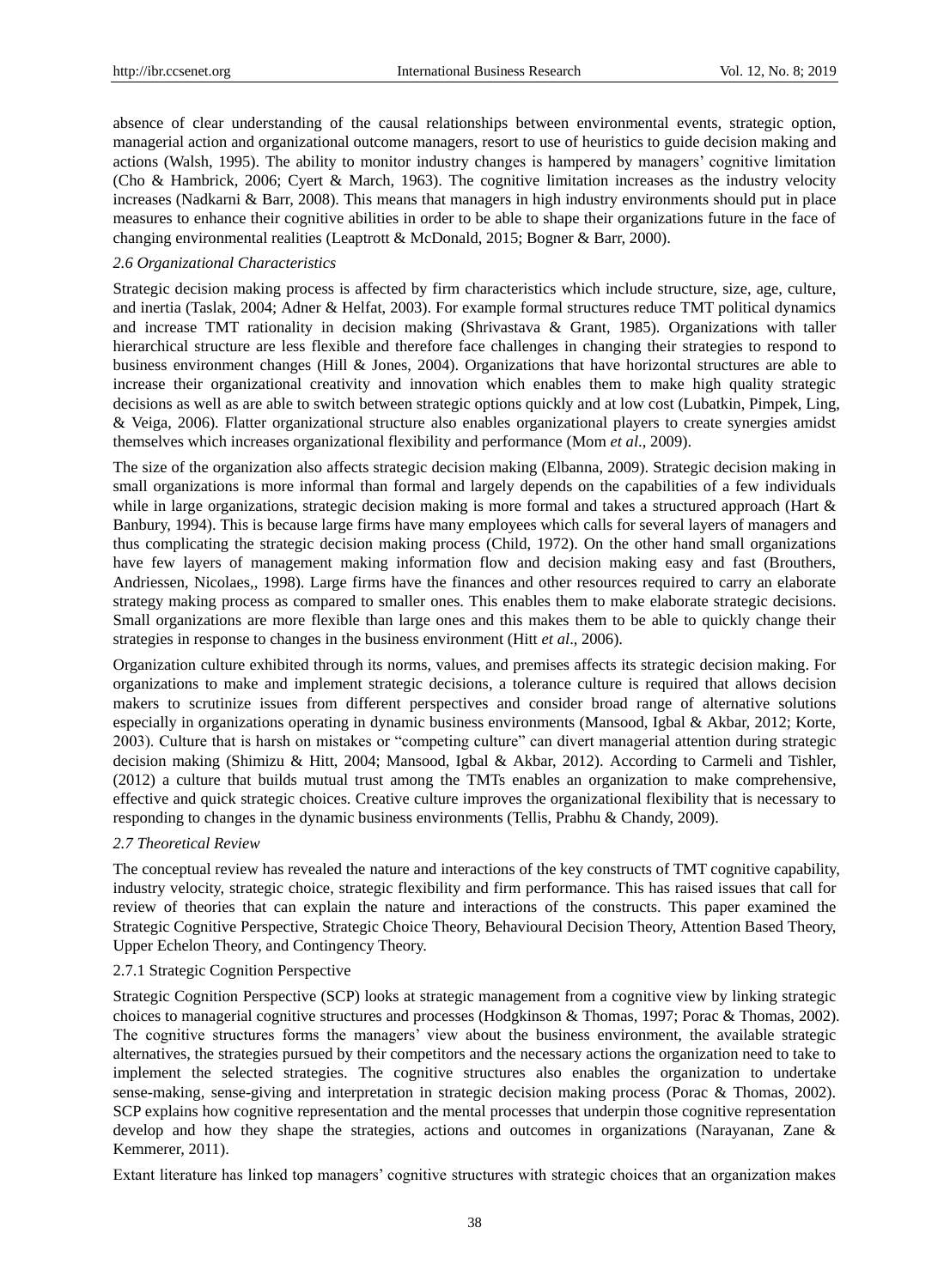as a response to changes in the organization's industry environment (Narayanan, Zane & Kemmerer, 2011). SCP scholars, are primarily interested in examining cognitive phenomena involved in strategy formulation and implementation, emphasizing top manager's cognition in the strategic context. SCP focuses on mental models and mental processes of the environmental events and the internal organization arrangements in respond to the environment events while fully acknowledging the role of cognitive biases and heuristics. SCP recognizes the role played by cognition in the link between TMT and strategic choices, actions and outcomes. From the review of the SCP, the authors were able to deduce the components of TMT cognitive capabilities and how they affect strategic decision making and organizational outcomes.

## 2.7.2 Strategic Choice Theory

Strategic Choice Theory (SCT) views strategy making process to be a political process whereby strategic choices and actions are decided upon by power holders within an organization and that the decisions made are influenced by and also shape the business environment (Child, 1972, 1997). SCT emphasizes that organizations' strategies emanate from the interaction between a firm's managers and its business environment. The strategic choices that an organization makes are constrained by events emanating from its business environment as well as the accuracy of its manager's interpretation of the environmental events. The organizational managers are also subject to their own interests which may influence negatively the organization's strategic making process. The environmental events as well as the managers interests, values and beliefs determines the choices the managers make which in turn determines the strategic direction of the organization. From the review of SCT the authors identified the interrelationship between the business environment and the choices the organizational executives make and the internal organizational characteristics that affect the choices made.

#### 2.7.3 Behavioural Decision Theory

Behavioural Decision Theory (BDT) holds that organizational decision making process is subject to the limited capacity of human mind to collect and analyze information (Kahneman, Slovic, & Tversky, 1982; Tversky & Kahneman, 1974). Its premises are based on the concept of bounded rationality (Simon, 1978), which beliefs that the human mind is limited by the amount of information it can store and process in a particular time. Due to bounded rationality manager tend to make satisfying decisions rather than optimal ones for a particular situation through their own judgment or heuristic decision making. Heuristic decision making leads to decision biases because they fail to analyze all the options in arriving at the selected options. The concept of bounded rationality can be explained by the Information Processing Theory (IPT).

IPT posits that the human mind is an information processor that is capable of receiving information signal, storing it, processing it and producing an action (Broadbent, 1958). This explains why human being do not merely respond to information stimuli but process it before responding. The human mind is usually bombarded by a lot of information stimuli from the environment but the mind selects one of the stimuli for processing based on its features while the other stimuli are store in the mind for some time and then they dissipate away. The limitation in the amount of information that human mind can sense, process, store and retrieve at a particular time explains the concept of irrationality in decision making of the managers (Miller, 2011). The limited cognitive capability of the human mind means limited ability to perceive, attend, interpret and act by managers on the environmental contingencies of their organizations. Insight from BDT reveal that people's choices are directly linked to their information processing capacity. The review of the BDT brings fourth the understanding that managers are cognitively endowed differently and therefore their capacity to process information is different. This supports the argument for cognitive capability affecting TMT decision making and consequently organizational outcomes.

#### 2.7.4 Attention Based Theory

Attention Based View (ABT) holds that managers operate in a complex business environment that is impossible to fully comprehend and therefore they employ selective attention in order to understand their business environment (Ocasio, 1997). Due to the selective attention, managers result to simplification of the environment events in order understand them and respond to them through choices and actions. The selectivity in attention of a particular manager is determined by their personality, their past experience and the firm's characteristics such as culture, structure and past performance. ATB indicate that attention structures affects managerial focus. Attention can be considered a mediator between the mental structures and the decision-making process. Managers can only make sense of and act on issues that have attracted their attention (Ocasio, 1997).

ABT bring forth the understanding that managerial attention is limited. This is because the manager's mind is rationally bounded (Cyert & March, 1963) while the environment events to be attended to are unlimited. Also the outcome of managerial attention is affected by the complexity of the environmental events especially in dynamic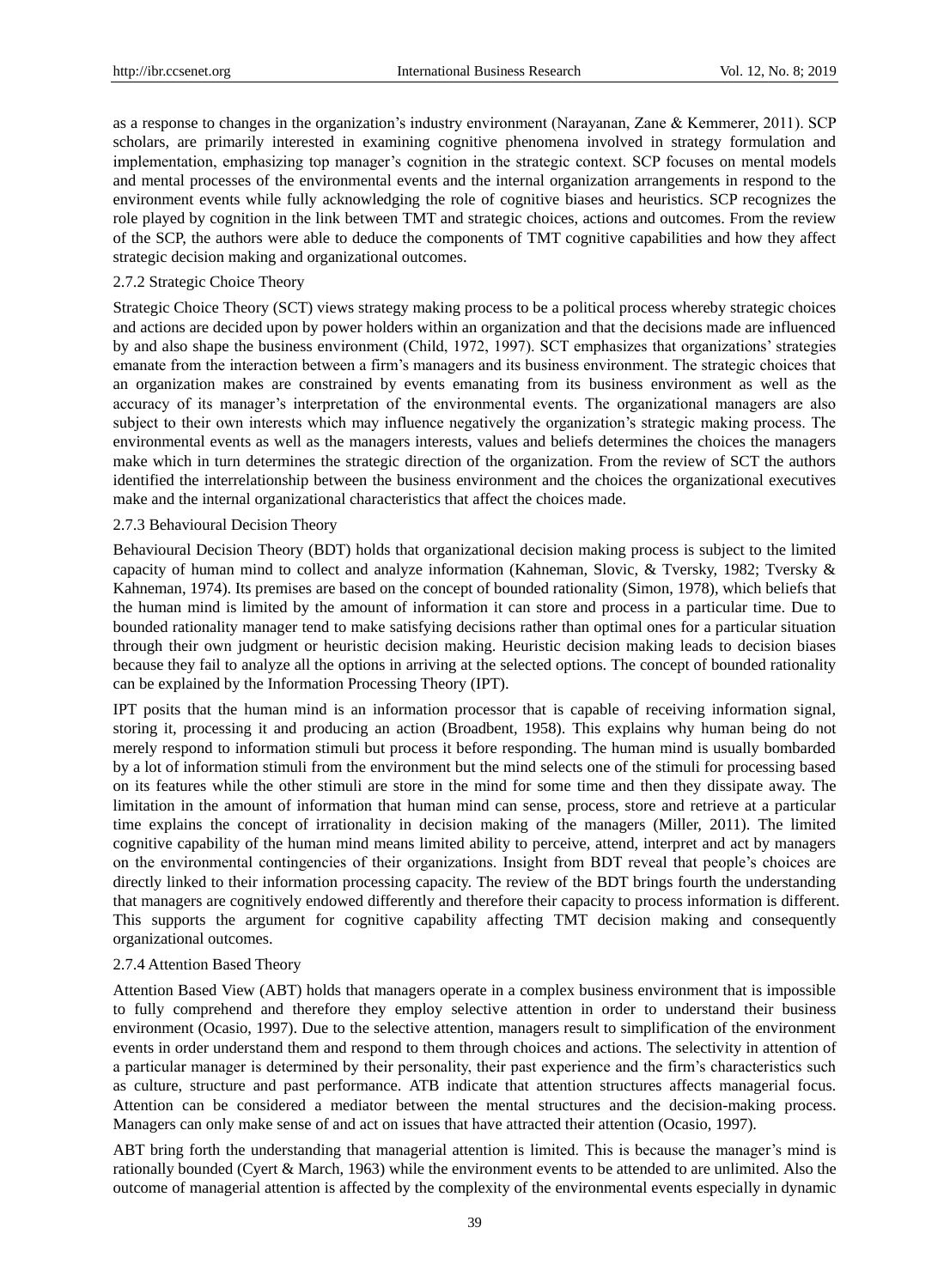environments. For instance the most salient features of an environmental event may be of lesser important in strategic decisions making at a particular time compared to those that are less salient (Garg, Walters, & Priem, 2003). This is supported by Rerup, (2009) argument that weak cues in the environment can contain information regarding threats or opportunities with significant consequences for the organization.

Yu, Engleman, and Van de Ven, (2005) argues that attention is affected by the manager's mental schemes and structures as well as the organization's structure and culture. Ocasio (2011) identified two distinct processes in how a decision maker selects the focus of their attention. First is the top-down process which argues that goals, task demands and prior cognitive orientations select the focus of attention. The other is the bottom-up approach which deals with the characteristics of the environmental event and what makes them stand out amongst others (Ocasio, 2011).

Another factor that influences managerial attention is organizational identity (Weick, 1995). Organizational identity is central to organizational behaviour and based on the sense of belonging by the organization members (Gioia, 2008). Identity is interwoven with the deepest level of sense-making and understanding and thus central to managerial attention (Gioia, 2008). From the review of the ABT the authors identified components of TMT cognitive capability and how each of these components affect the TMT choices as well as the resultant organizational outcomes. The review also highlighted the interrelationship between the TMT cognitive capability components and the external and internal organizational environments.

#### 2.7.5 Upper Echelon Theory

Upper Echelon Theory (UET) holds that organizational strategies and their outcomes reflect the decisions made by the organization's TMT (Hambrick & Mason, 1984). The decision made by the organization is subject to the TMT's beliefs, values, personalities and cognitive ability. The values, beliefs, personalities, manager's experience and cognitive abilities affect the ability of the top managers to understand and respond to the environmental events (Hambrick, 2007; Gerstner, König, Enders, & Hambrick, 2013). According to UET, due to the dynamism of the business environment managers are bombarded with a lot of information to perceive, attend to and interpret beyond their mental capacity which makes managers resort to use of heuristics in decision making. Given these theoretical insights in UET, it is clear that the organizational strategic outcomes are directly linked to the organizational decision maker's cognitive information processing capacity. From this theory one can clearly see that an organizational strategic decisions and outcomes depend largely on its TMT decisions and the TMT decisions are largely depended on the TMT cognitive capabilities.

## 2.7.6 Contingency Theory

Contingency theory holds that organizations are contingent upon their environment due to the uncertainty of the environment and the fact that the environment determines the choices the organizations make and the outcomes of those choices (Galbraith, 1977). The environmental uncertainty is determined by the amount of information the organization can process compared to the total amount of information exhibited by the environment event. And since the amount of information an organization can process in dependent on the cognitive ability of its TMT (Hambrick & Mason, 1984), then environment uncertainty caused by the gap between overall TMT cognition level and the cognition required to completely process the total information from the environment event. And again since environment uncertainty causes environment complexity then the gap between the level on TMT cognition and the cognition required to fully understand the environmental event determines the complexity of the environment that confronts an organization and which determines the organization's strategic choices and outcomes (Nobre, Tobias & Walker, 2010). From the review of this theory the authors established that TMT cognitive capability is important in addressing environmental uncertainty and complexity in strategic decision making. This supports the arguments of this paper linking TMT cognitive capability with organization outcomes in high velocity industry environments.

#### *2.8 The Case for a Theoretical Model*

The theoretical review has raised issues that support a case for a new model linking TMT cognitive capability, industry velocity, strategic choice, strategic flexibility, organizational characteristics and performance. The first issue is expansion of the indicators to operationalize the constructs beyond what has been used in extant literature. These indicators have been derived from conceptual and theoretical review and require empirical investigations to better understand their exact behaviour in practice. This expansion enhances the conceptualization of these constructs, and the accuracy of their measurement and the measurement of their interrelationships. This makes empirical testing of these constructs more logical and facilitates in-depth analysis of their relationships as well as the ability to make clear inferences and conclusions.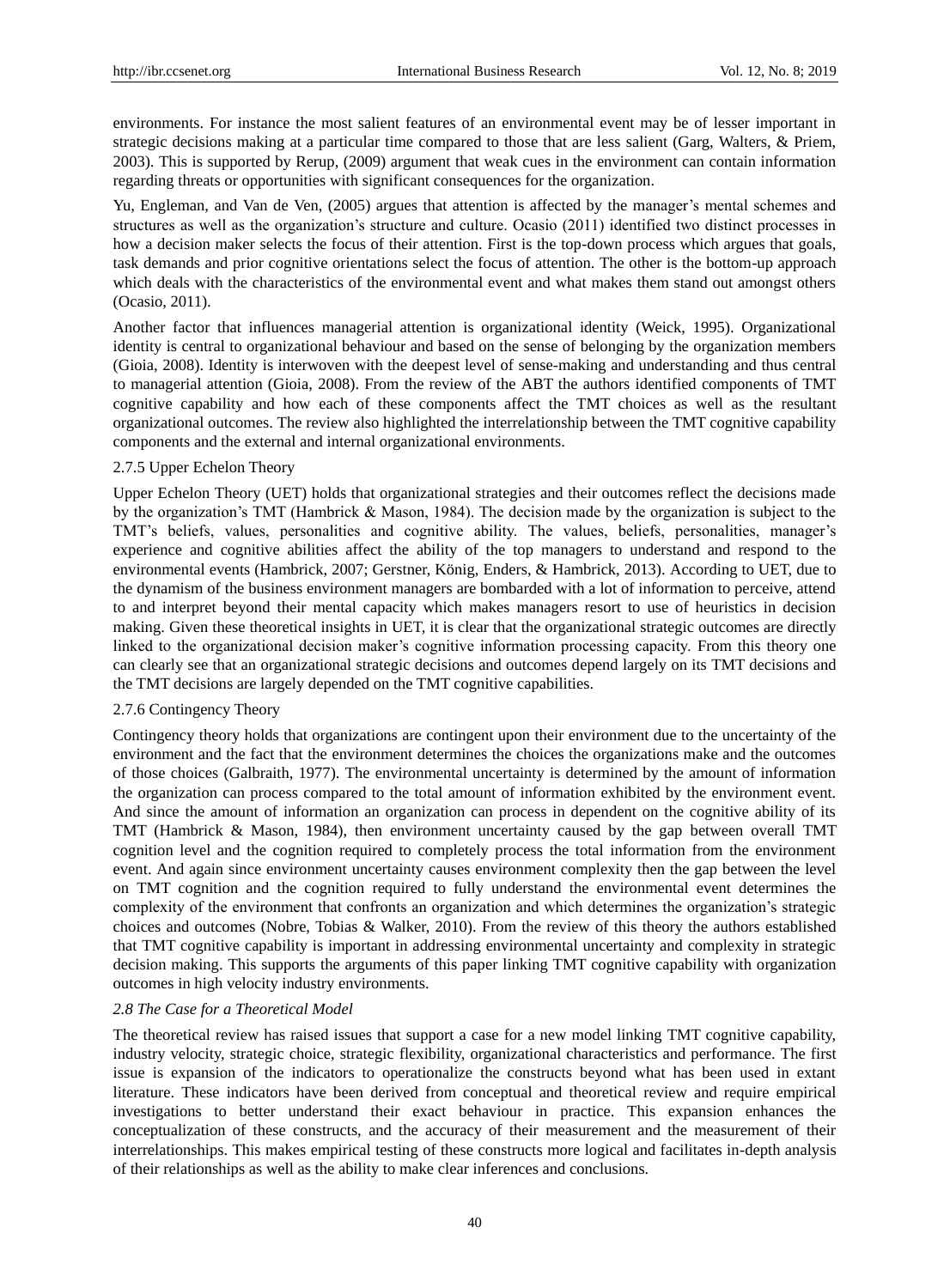The second issue is the emergent phenomenon arising from the new conceptualization that puts together organizational capability in the form of TMT cognitive capability from the RBV with industry velocity from the industrial organization perspective, strategic choice from the strategic choice perspective and organizational characteristics and performance from organizational theory to explain strategic decision making and outcomes in organizations. This integrative perspective offers an opportunity to address the limitations of the propositions of each of the perspectives individually (Eisenhardt & Martin, 2000). A theoretical model will therefore provide a clear logical linkage between the identified constructs in this new integrative perspective.

The third issue is the emergence of new paradigm in the organizational management epistemology especially in relation to strategic decision making and outcomes. The theoretical review has shown that the epistemology in organizational strategic decision making has followed two sets of paradigms. One advocates for a deterministic approach where varying environmental conditions are seen as the only determinant of organizational actions and that management do not play any role while the second advocates for resource-capability-competence understanding in strategic decision making and outcomes (Nadkarni & Barr, 2008). The resource-capability-competency paradigm argues that strategic decisions and outcomes emanate purely from the resources that an organization is able to control and its capability and competences to configure, re-configure and utilize these resources (Barney, 1991; Teece, 2007). This paradigm beliefs that the external environment does not play any role in strategic decision making and outcomes. The new paradigm emanating from this paper is a blend of the earlier two arguments which beliefs that both the environment and organizational capability affect strategic decisions and outcomes. This new paradigm hold that organizational strategic decision making and outcomes are affected by its resources, capabilities and competences and the nature of its industry environment.

The fourth issue that supports the call for a new theoretical model is the fact that extant empirical studies on managerial cognition and organizational outcomes have produced mixed results, some indicating significant positive relationship while others posting insignificant relationships. The mixed results can be attributed to methodological limitation of relying on demographic characteristics as proxies for measuring managerial cognitive capacity and failing to measure the managerial psychological and mental characteristics directly (Hambrick, 2007, Eggers & Kaplan, 2009, Kaplan, 2011, Helfat & Peteraf, 2015).

## **3. The Proposed Theoretical Model**

In view of the above arguments, the authors propose a new model linking TMT cognitive capability, strategic choice, industry velocity, strategic flexibility, organizational characteristics and performance. The proposed model shows how the constructs relate to each other as well as the indicators for measuring each of the constructs.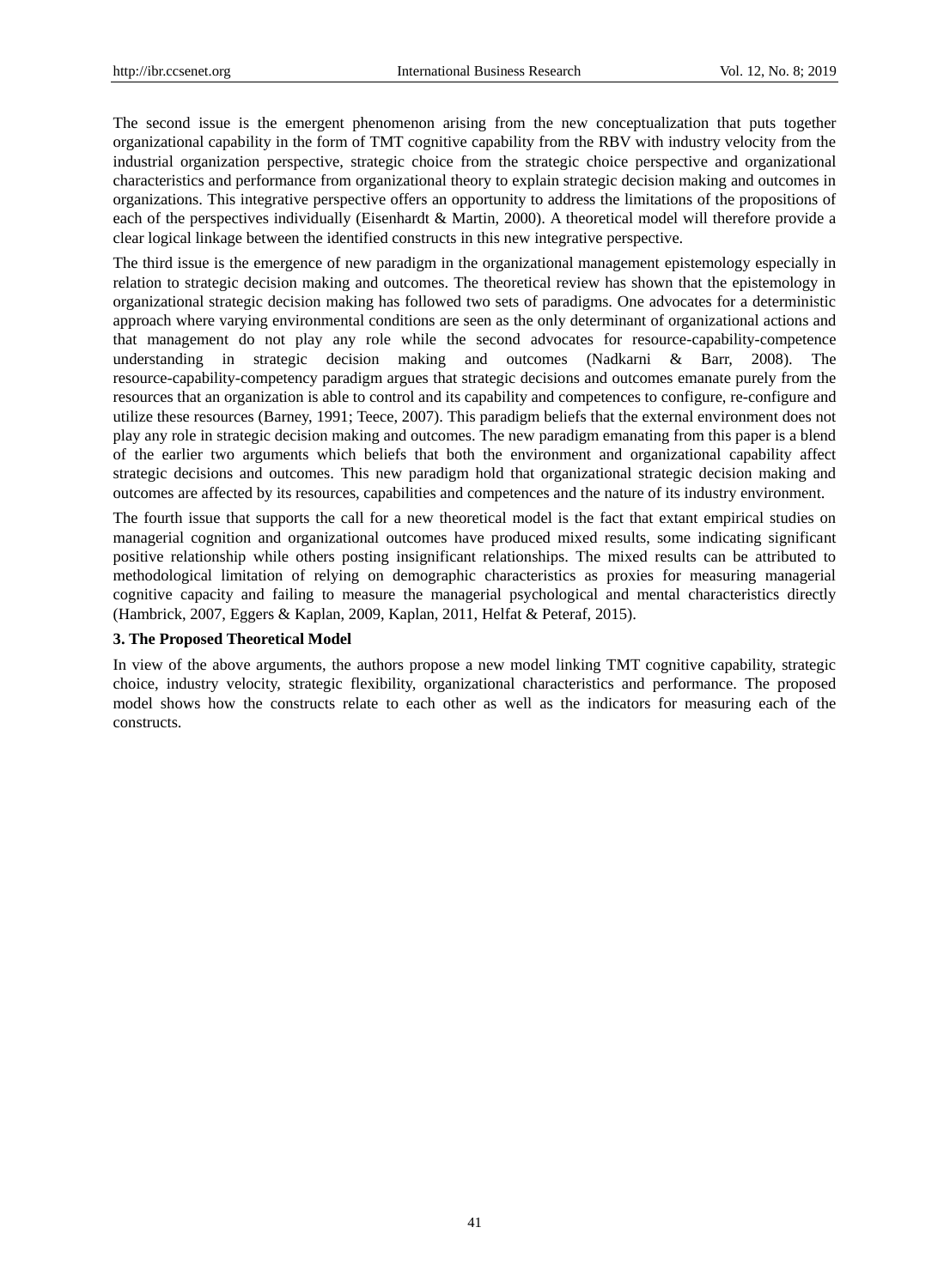

Figure 1. Theoretical model linking TMT Cognitive Capability, Strategic Choice, Strategic Flexibility, Industry Velocity, Organizational Characteristics and Performance

#### *3.1 TMT Cognitive Capability and Organizational Performance*

Sustainable performance will require that firms not only continuously adapt to but also shape their business environment. The adaptation and shaping of the environment will require the firm's TMT sense, interpret and act on the information from the business environment. This requires managerial capabilities of perception, attention, interpretation, and reasoning (Helfat & Peteraf, 2015). Mental processes and mental representations significantly influence the managers' cognitive capabilities and consequently the quality of subsequent strategic choices and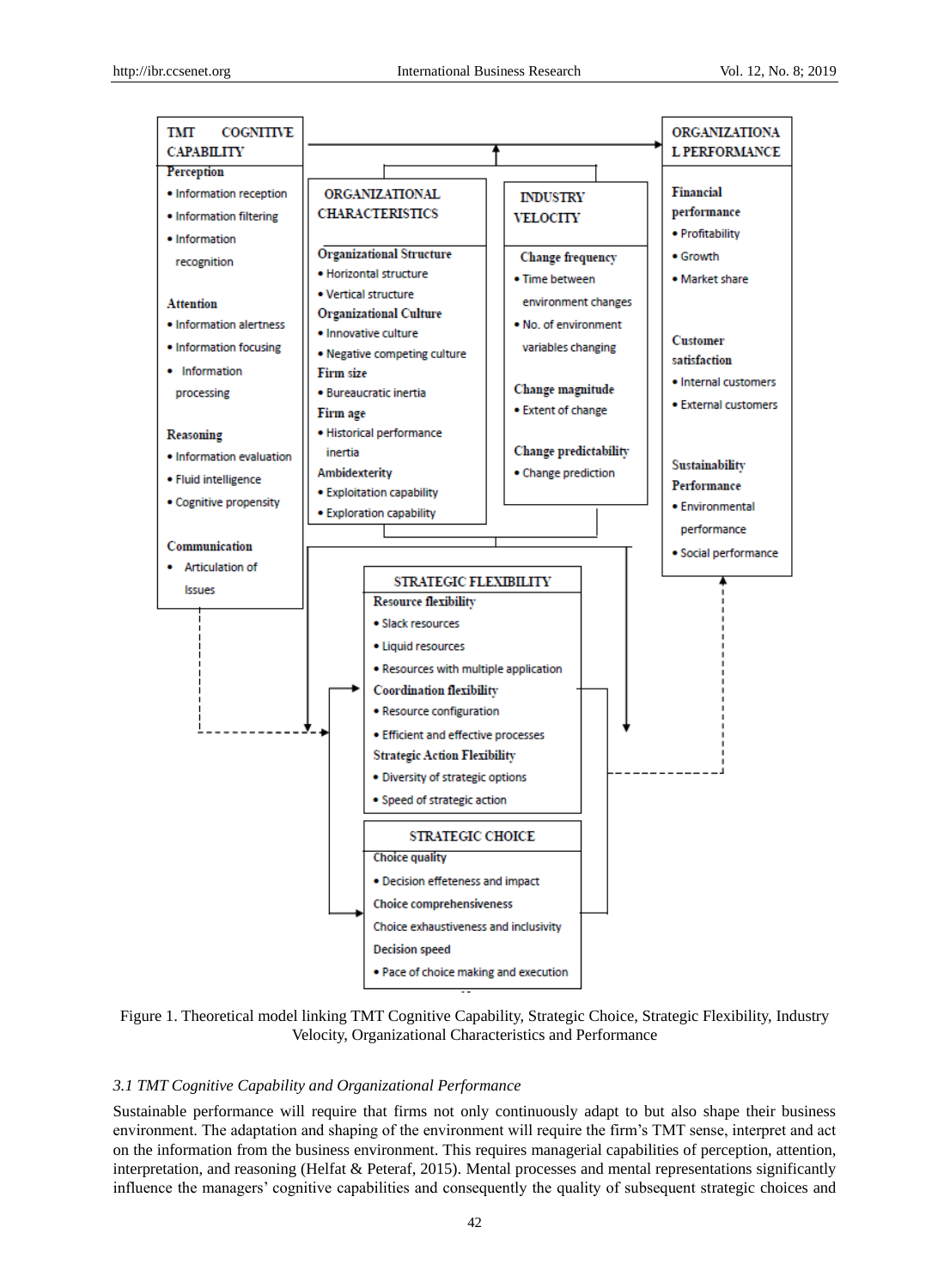actions (Narayanan, Zane, & Kemmerer, 2011). Because of cognitive biases, managers may fail to see opportunities or threats, might not give them enough weight, may fail to consider all possible responses, and therefore may resort to adopting suboptimal choices (Ocasio, 2011). How decision-makers respond to particular environmental events depends on how they interpret them and their interpretations are deeply rooted in their mental structures and their organization's attention structure and deployment (Ocasio, 1997). The responses TMTs make are expected to be well thought out ones with potential to optimize on the opportunities availed to the organization so as to drive the organization towards its desired direction. Therefore, the deployment of TMT cognitive capability stands to enhance the performance of the organization. Thus, we propose:

*Proposition 1: There is a correlation between the Deployment of a firm's TMT Cognitive Capabilities and its performance.* 

#### *3.2 The Role of Strategic Choice and Strategic Flexibility*

The conceptual and theoretical review has shown that the capabilities for strategic flexibility are depended on information processing capabilities of a firm's TMT. This is in line with Sharfman and Dean (1997) findings that information processing is central to strategic options generation to enhance a firm's strategic flexibility. TMT cognitive capability is thus essential to choice and action because what the TMT decides is linked to the meaning it gives to the current situation (Garvetti & Warglien 2015). The cognitive models developed by the TMT to understand the business environment affect diversity of strategic options, and hence strategic flexibility. This is also supported by Nadkarni and Narayanan, (2007) assertion that cognitive representation influences strategic flexibility capability through biased understanding of the business environment. The cognitive schemas influence the ability for advance recognition of changes in the business environment which is an antecedent to strategic flexibility. Thus we propose that: -

*Proposition 2a: There is a correlation between Deployment of TMT Cognitive Capabilities and a firm's Strategic Choice.* 

# *Proposition 2b: There is a correlation between Deployment of TMT Cognitive Capabilities and the firm's extent of Strategic Flexibility.*

Strategic flexibility enables firms to achieve sustainable competitive advantage by building in them a dynamic capability for switching from one strategic alternative to another. The distinctive competitive advantage arising from strategic flexibility emanates from the fact that a flexible firm is able to generate diverse strategic alternatives and commit flexible resources that enables the firm to pursue the diverse strategic alternatives and also be able to quickly switch between those alternatives. This enables the firm to deal with dynamic business environments in a manners that the competitors cannot imitate (Sanchez, 1995).

In addition strategic flexibility enables firms to perceive, attend to and interpret their environment better than inflexible firms. This enables them to utilize opportunities from the environment as well as neutralize any threat emanating from the environment. Strategic flexibility is positively related to firm performance in high velocity industries or in dynamic business environments (Grewal & Tansuhaj, 2001; Zhang, 2006; Nadkarni & Narayanan, 2007). Firms that are able to quickly redeploy resources to execute diverse strategic options have the ability to stay ahead of the competition and achieve sustainable performance (Grewal & Tansuhaj, 2001; Teece, 2007). Thus, we propose that:

*Proposition 2c: Strategic Choice mediates the relationship between Deployment of a firm's TMT cognitive capabilities and its performance.*

# *Proposition 2d: Strategic Flexibility mediates the relationship between Deployment of a firm's TMT cognitive capabilities and its performance.*

#### *3.3 The Role of Industry Velocity and Organizational Characteristics*

The magnitude, rate of change and change predictability of the industry environment properties will affect the accuracy of the TMT mental model. The accuracy of the TMT mental model will affect the organization's strategic fit which in turn will affect the organization's performance. High velocity industry demands for high cognitive capacity in order to minimize cognitive bias as compared to stable industry. Cognitive bias will lead to strategic blunder that will affect organizational performance. In addition industry velocity affects the rate of obsolescence of organizational strategies. This means that organizations operating in high industry velocities should frequently change their strategies in order to attain sustainable competitive advantage.

The manager's ability to accurately recognize, interpret and make sense of the turbulent and uncertain environment will be affected by the manager's mental state. Organizational characteristics affect significantly the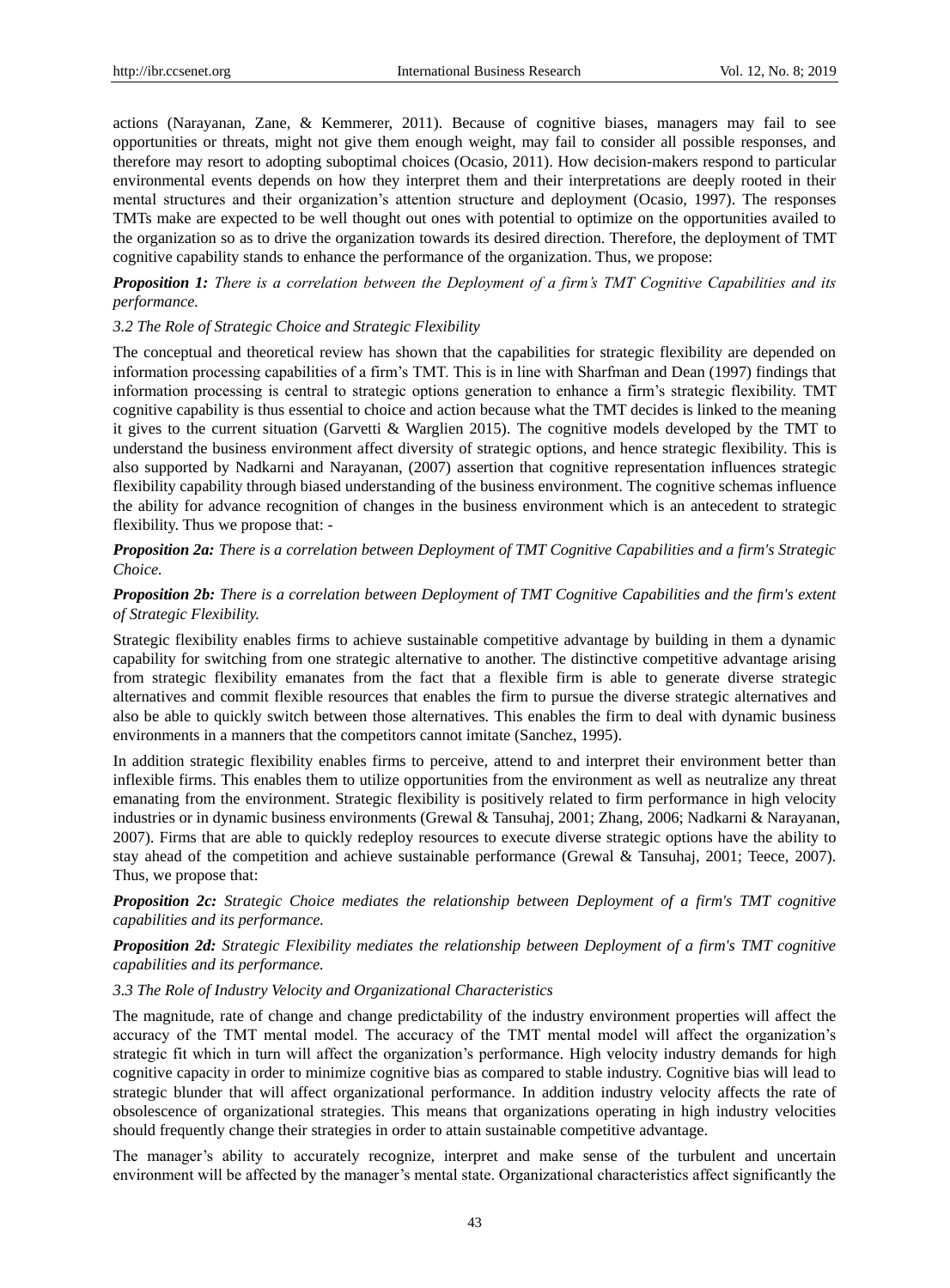mental states of managers. Organizational size, structure and culture affects the flow of information and ideas within an organization and thus affecting the managers ability to expand their cognitive capacity by learning from others within and from outside the organization. Small organizations, flat structured organizations and organizations with culture that encourages free flow of information and knowledge enhance the mental state of their managers' which in turn leads to high mental model accuracy of the managers and consequently sustained strategic fit and organizational performance. Contrary, large organizations, high hierarchical organizations and organizations with culture of information and knowledge holding will hinder the expansion of their managers' mental model accuracy, resulting to strategic blunders and poor performance.

Managers that seek to build strategic flexibility in their firms should develop flat organizational structure and organization culture that encourages free sharing of information. Flatter organizational structure encourage information flow and creativity within an organization. Highly hierarchical organizational structure hinders managers' ability to response to changes in the business environment (Hill & Jones, 2004). Organizations with flat structures are able to quickly make and execute strategic decision. Also, small organizations are able to make and implement decisions quickly than large ones. The flexibility of small firms enables them to develop variety of strategic alternatives than large ones (Hitt *et al*., 2007). Moreover, ambidextrous organizations have the ability to exploit existing strategic options and at the same time explore for new strategic options in order to adapt to changing business environment (Lubatkin *et al*., 2006). Thus, we propose:

*Proposition 3a: Organizational Characteristics such as size, structure, culture and ambidexterity will moderate the relationship between Deployment of its TMT Cognitive Capabilities and Strategic Flexibility.* 

*Proposition 3b: Industry Velocity will moderate the relationship between the Deployment of TMT Cognitive Capabilities and Strategic Flexibility.* 

*Proposition 3c: Organizational Characteristics such as size, structure, culture and ambidexterity will moderate the mediated effect of Strategic Flexibility on the relationship between the Deployment of TMT Cognitive Capabilities and the Organizational Performance.* 

*Proposition 3d: Industry Velocity will moderate the mediated effect of Strategic Flexibility on the relationship between the Deployment of Cognitive Capabilities and the Organizational Performance* 

*Proposition 3e: Organizational Characteristics such as size, structure, culture and ambidexterity will moderate the relationship between the Deployment of TMT Cognitive Capabilities and Organizational Performance.*

*Proposition 3f: Industry Velocity will moderate the relationship between Deployment of TMT Cognitive Capabilities and Organizational Performance.* 

## **4. Conclusion**

The purpose of this paper was to explore the construct of TMT cognitive capability with a view to highlighting its outcomes in the context of dynamic environments and propose a theoretical model that describes the emerging phenomenon. Towards this, the authors reviewed extant conceptual, theoretical and empirical literature that comprehensively explored the nature of the construct of TMT cognitive capability and identified a relevant set of components that when unleashed into an organizational system bring about a phenomenon characterised by both intermediate and ultimate outcomes. The intermediate outcomes were identified as strategic choice and strategic flexibility while the ultimate outcome was presented as performance. The phenomenon involving the constructs of TMT Cognitive Capability, strategic choice, flexibility and performance was proposed to be influenced by the characteristics of the firm and the level of industry velocity experienced by each firm.

In order to fully explain the emerging phenomenon, the authors anchored their arguments on Strategic Cognition Perspective, Behavioural Decision Theory, Attention Based Theory, Upper Echelon Theory and Contingency Theory and proposed a theoretical model linking the constructs of the study. Extant literature reviewed indicates that the TMT cognitive capabilities of perception, attention, interpretation and reasoning are antecedent factors to a firm's strategic flexibility and choice by determining the extent to which the correct and full information about the environment attributes is timely obtained and how much focus is given to all the facts emanating from that information, how accurate the cause-effect relationships among the environment variables are interpreted and the extent to which the results of this interpretation is used in strategic decision making and implementation. Thus, while TMT cognitive capability is presented as a factor explaining firm performance, the extent of explanation is both dependent and contingent upon strategic flexibility and choice and the firm's characteristics and environmental velocity.

In conclusion, therefore, the contents of the paper contribute towards the knowledge in strategic management by consolidating literature that gives rise to an understanding of the components of TMT Cognitive Capability from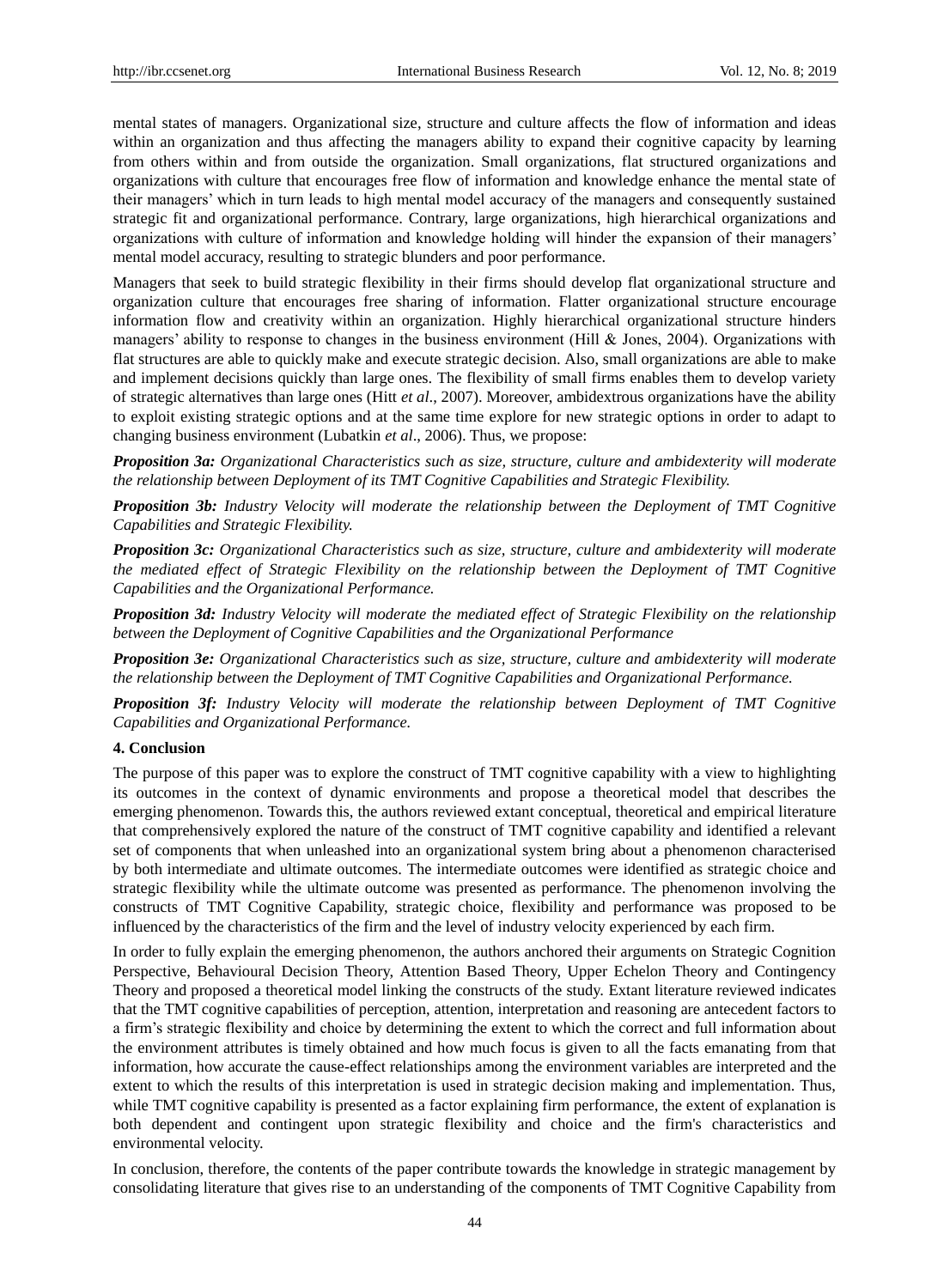a multidisciplinary based body of knowledge. In addition, the paper proposes a suitable conceptual framework with an appropriate set of indicators that offer a potential guide to future empirical work. Researchers are therefore invited to consider the components of this model with a view to applying the constructs proposed and their operational indicators in empirical work. In proposing this model, we however note that it faces two limitations. First is the inadequate set of empirical work on TMT Cognitive Capability that limits the scope of understanding of its behaviour in practice. Secondly, the proposed propositions have not been backed by empirical data.

# **References**

- Abbott, A., & Banerji, K. (2003). Strategic flexibility and firm performance: the case of US based transnational corporations. *Global Journal of Flexible Management Systems, 4,* 1-8.
- Abrahamson, E., & Hambrick, D. C. (1997). Attentional homogeneity in industries: The effect of discretion*. Journal of Organizational Behaviour*, *18,* 513-532. https://doi.org/10.1002/(SICI)1099-1379(199711)18:1+<513::AID-JOB905>3.3.CO;2-#
- Adner, R., & Helfat, C. (2003). Corporate effects and dynamic managerial capabilities. *Strategic Management Journal, 24(10 SPEC ISS.).* <https://doi.org/10.1002/smj.331>
- Amason, A. C. (1996). Distinguishing the effects of functional and dysfunctional conflict on strategic decision making: Resolving a paradox for top management teams. *Academy of Management Journal, 39,* 123-148. <https://doi.org/10.2307/256633>
- American Psychological Association. (2009). *Glossary of psychological terms.* Washington, DC: American Psychological Association.
- Armstrong, S. J., & Hird, A. (2009). Cognitive style and entrepreneurial drive of new and mature business owner-managers. *Journal of Business and Psychology, 24,* 419-430. <https://doi.org/10.1007/s10869-009-9114-4>
- Armstrong, S. J., Cools E., & Sadler-Smith, E. (2012). Role of cognitive styles in business and management: Reviewing 40 years of research. *International Journal of Management Reviews, 14,* 238-262. <https://doi.org/10.1111/j.1468-2370.2011.00315.x>
- Bantel, A. K., & Jackson, E. S. (1989). Top management and innovations in Banking: Does the composition of top management team make a difference? *Strategic management Journal, 10*(1), 107-124. https://doi.org/10.1002/smj.4250100709
- Barney, J. (1991). Firm resources and sustained competitive advantage. *Journal of Management*, *17*(1), 99-120. <https://doi.org/10.1177%2F014920639101700108>
- Barney, J., & Clark, D. N. (2007). *Resource-based theory*. New York: Oxford.
- Baron, R. A. (2006). Opportunity recognition as pattern recognition: how entrepreneurs "connect the dots" to identity. *Academy of Management Perspectives 20*(1), 104-119. https://doi.org/10.5465/amp.2006.19873412
- Beach, L. R., & Connolly, T. (2005). *The Psychology of Decision Making: People in Organizations Thousand Oaks*, CA: Sage Publications.
- Bogner, W. C., & Barr, P. S. (2000). Making sense in hypercompetitive environments: A cognitive explanation for the persistence of high velocity competition. *Organization Science, 11,* 212-226. <https://doi.org/10.1287/orsc.11.2.212.12511>
- Broadbent, D. (1958). *Perception and communication*. London: Pergamon Press. https://doi.org/10.1037/10037-000
- Brouthers, K. D., Andriessen, F., & Nicolaes, I. (1998). Driving blind: strategic decision-making in small companies. *Long Range Planning, 31*(1), 130-138. https://doi.org/10.1016/S0024-6301(97)00099-X
- Brown, S. L., & Eisenhardt, K. (1997). The art of continuous change: Linking complexity theory and time-paced evolution in relentlessly shifting organizations. *Administrative Science Quarterly, 42,* 1-34. https://doi.org/10.2307/2393807
- Brozovic, D. (2018). Strategic flexibility: A review of the literature. *International Journal of Management Reviews. 20,* 3-31.<https://doi.org/10.1111/ijmr.12111>
- Carmeli, A., & Tishler, A. (2012). CEO relational leadership and strategic decision quality in top management teams: The role of team trust and learning from failure. *Strategic Organization, 10*(01), 31-54.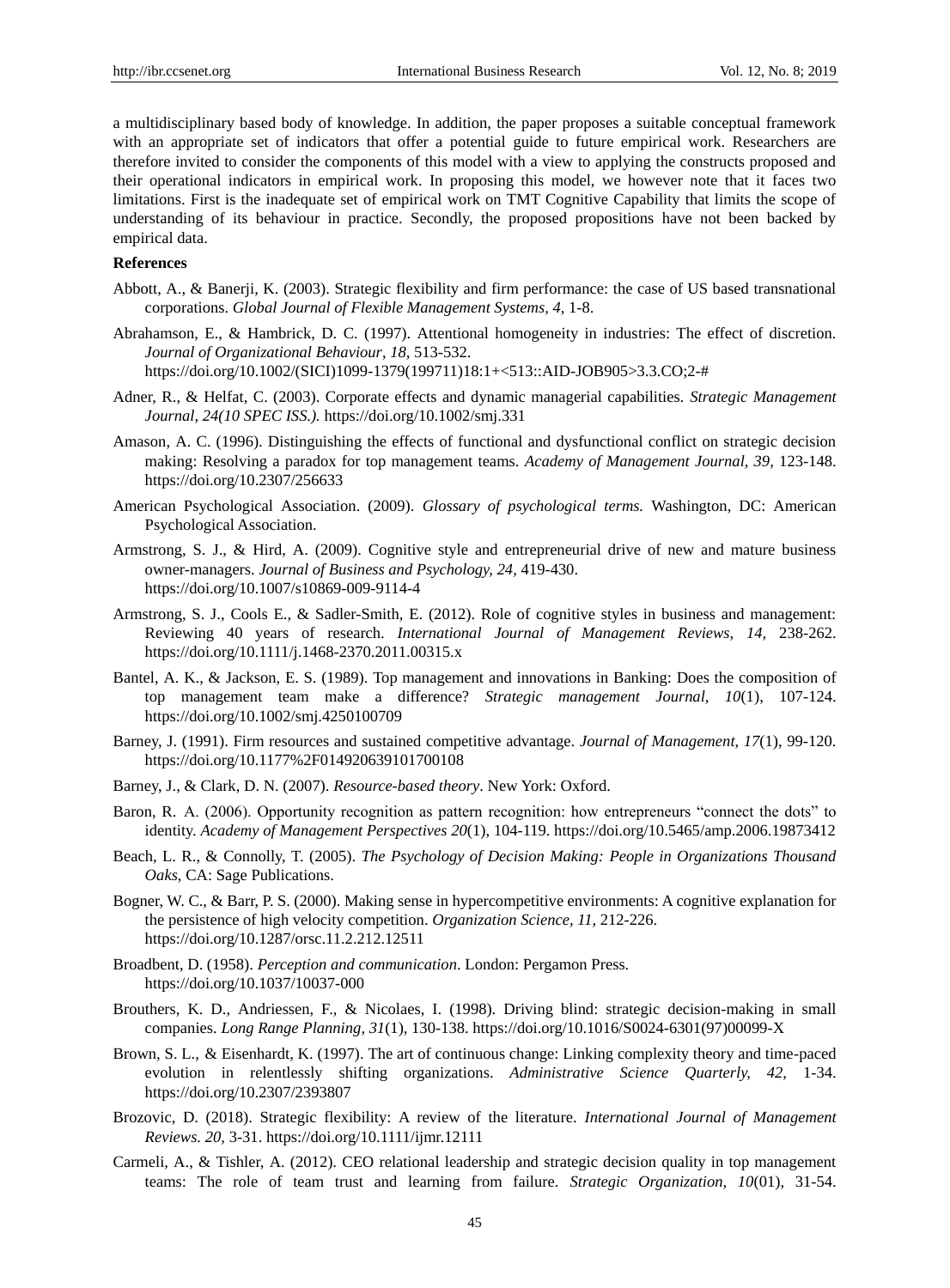<https://doi.org/10.1177%2F1476127011434797>

- Carneiro, J. M. T., Silva, J. F., Rocha, A., & Dib, L. A. R. (2007). Building a Better Measure of business performance. *RAC-Eletrônica, 1*(2), 114-135.
- Celuch, K., Murphy, G. B., & Callaway, S. K. (2007). More bang for your buck: small firms and the importance of aligned information technology capabilities and strategic flexibility. *Journal of High Technology Management Research, 17*, 187-197. https://doi.org/10.1016/j.hitech.2006.11.006
- Chen, M., Lin, H., & Michel, J. G. (2010). Navigating in a hypercompetitive environment: the roles of action aggressiveness and TMT integration. *Strategic Management Journal*, *31*(13) 1410-1413. <https://doi.org/10.1002/smj.891>
- Child, J. (1972). Organizational structure, environment and performance: The role of strategic choice. *Sociology, 6*(1), 1-22. [https://doi.org/10.1177%2F0038038572 00600101](https://doi.org/10.1177%2F0038038572%2000600101)
- Child, J. (1997). Strategic choice in the analysis of action, structure, organizations and environment: Retrospect and Prospect. *Organization Studies, 18*(1), 43-76[. https://doi.org/10.1177%2F017084069701800104](https://doi.org/10.1177%2F017084069701800104)
- Cho, H., & Pucik, V. (2005). Relationship between innovativeness, quality, growth, profitability, and market value*. Strategic Management Journal, 26*(6), 555-575.<https://doi.org/10.1002/smj.461>
- Cho, T. S., & Hambrick, D. C. (2006). Attention as the mediator between top management team characteristics and strategic change: The case of airline deregulation. *Organization Science, 17*(4), 453-469. <https://doi.org/10.1287/orsc.1060.0192>
- Cingoz, A. (2013). Strategic flexibility, environmental dynamism, and innovation performance. *Procedia - Social and Behavioral Sciences, 99,* 582-589.<https://doi.org/10.1016/j.sbspro.2013.10.528>
- Colman, A. M. (2006). *A dictionary of psychology* (2nd ed.). Oxford University Press: Oxford, U.K.
- Coltman, T., Devinney T., & Midgley, D. (2008). The value of managerial beliefs in turbulent environments. *Journal of Strategy and Management, 1*(2), 181-197.<https://doi.org/10.1108/17554250810926366>
- Combe, I. A., Rudd, J. M., Leeflang, P. S. H., & Greenley, G. E. (2012). Antecedents to strategic flexibility: management cognition, firm resources and strategic options. *European Journal of Marketing, 46,* 1320-1339. [https://doi.org/10.1108/03090 561211248053](https://doi.org/10.1108/03090%20561211248053)
- Combs, J. G., Crook, T. R., & Shook, C. L. (2005). The dimension of organizational performance and its implications for strategic management research. In D. J. Ketchen & D. D. Bergh (Eds.). Research methodology in strategy and management (pp. 259-286). San Diego: Elsevier. https://doi.org/10.1016/S1479-8387(05)02011-4
- Connolly, T., Conlon, E. J., & Deutsch, S. J. (1980). Organizational effectiveness: a multiple-constituencies approach. *Academy of Management Review, 5*(2), 211-217. https://doi.org/10.5465/amr.1980.4288727
- Cyert, R. M., & March, J. G. (1963). *A Behavioral Theory of the Firm*. Englewood Cliffs, NJ: Prentice-Hall.
- Daft, R., & Weick, K. (1984). Toward a model of organizations as interpretation systems. *The Academy of Management Review, 9*(2), 284-295. https://doi.org /10.5465/amr. 1984.4277657
- Das, T. K., & Elango, B. (1995). Managing strategic flexibility: key to effective performance. *Journal of General Management, 20,* 60-75. [https://doi.org/10.1177%2F030630 709502000305](https://doi.org/10.1177%2F030630%20709502000305)
- de Soto-Camacho, E. G., & Vargas-S´anchez, A. (2015). Choice of entry mode, strategic flexibility and performance of international strategy in hotel chains: an approach based on real options. *European Journal of Tourism Research, 9,* 92-114.
- Dean, J. W., & Sharfman, M. P. (1996). Does decision process matter? A study of strategic decision making effectiveness. *Academy of Management Journal, 39,* 368-396[. https://doi.org/10.2307/256784](https://doi.org/10.2307/256784)
- Dibrell, C., Down, J. & Bull, L. (2007). Dynamic strategic planning: achieving strategic flexibility through formalization. *Journal of Business and Management, 13,* 21-35.
- Duncan, R. (1972). Characteristics of organizational environments and perceived environmental uncertainty*. Administrative Science Quarterly 17,* 313-327[. https://doi.org/10.2307/2392145](https://doi.org/10.2307/2392145)
- Dutton, J. E., Fahey, L., & Narayanan, V., K. (1983). Toward understanding strategic issue diagnosis. *Strategic Management Journal 4(4),* 307-323. [https://doi.org/10.1002/smj. 4250040403](https://doi.org/10.1002/smj.%204250040403)
- Eggers, J. P., & Kaplan, S. (2009). Cognition and Renewal: Comparing CEO and organizational effects on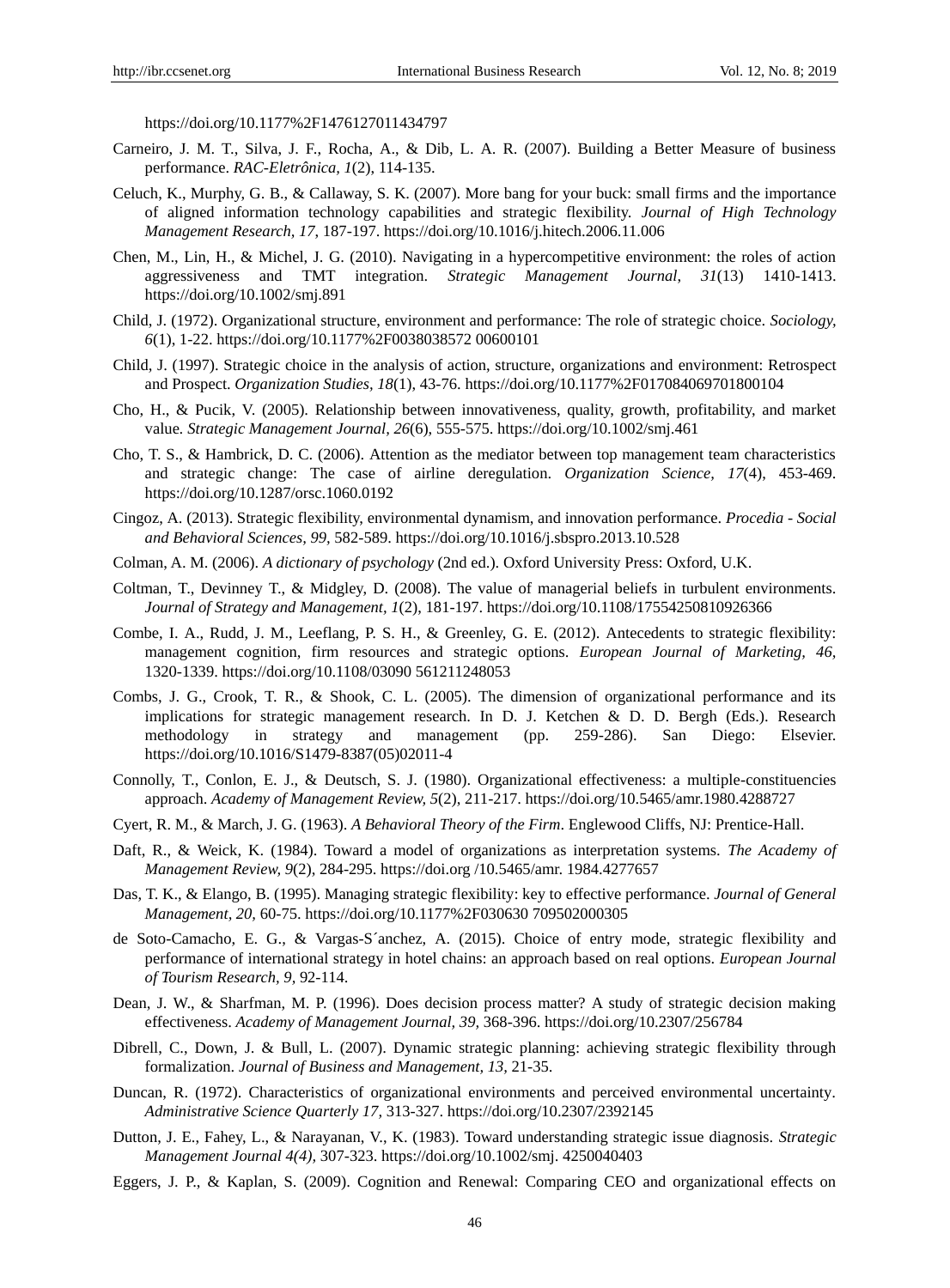incumbent adaptation to technical change. *Organization Science, 20*(2), 461-477. <https://doi.org/10.1287/orsc.1080.0401>

- Eisenhardt, K. M. (1989). Making fast strategic decisions in high-velocity environments. *Academy of Management Journal, 32,* 543-576. https://doi.org/10.5465/256434
- Eisenhardt, K., & Martin, J. (2000). Dynamic capabilities: what are they? *Strategic Management Journal, 21*(10-11), 1105-1121.

https://doi.org/10.1002/1097-0266(200010/11)21:10/11<1105::AID-SMJ133>3.0.CO;2-E

- Elbanna, S. (2006). Strategic decision‐making: Process perspectives. *International Journal of Management Reviews, 8,* 1-20.<https://doi.org/10.1111/j.1468-2370.2006.00118.x>
- Elbanna, S. (2009). Determinants of strategic planning effectiveness: extension of earlier work. *Journal of Strategy and Management, 2*(2), 175-187.<https://doi.org/10.1108/17554250910965326>
- Elkington, J. (1994). Towards the sustainable corporation: Win-Win-Win business strategies for sustainable development. *California Management Review, 36*(2)*,* 90-100. https://doi.org/10.2307/41165746
- Escrig-Tena, A. B., Bou-Llusar, J. C., Beltr án-Mart'ın, I. & Roca-Puig, V. (2011). Modelling the implications of quality management elements on strategic flexibility. *Advances in Decision Sciences*. https://doi.org/10.1155/2011/694080
- Fredrickson, J. W., & T. R. Mitchell (1984). Strategic decision process: comprehensiveness and performance in an industry with an unstable environment. *Academy of Management Journal, 27*(2)*,* 399-423. https://doi.org/10.2307/255932
- Frolick, M., & Ariyachandra, T. (2006). Business performance management: one truth. *Information Systems Management, 23*(1), 41.<https://doi.org/10.1201/1078.10580530/45769.23.1.20061201/91771.5>
- Galbraith, J. R. (1977). *Organization design*. Reading, MA: Addison-Wesley.
- Garg, V. K., Walters, B. A., & Priem, R. L. (2003). Chief executive scanning emphases, Environmental dynamism, and manufacturing firm performance. *Strategic Management Journal, 24*(8)*,* 725-744. https://doi.org/10.1002/smj.335
- Gary, M., & Wood, R. (2011). Mental models, decision rules and performance heterogeneity. *Strategic management Journal*, *32*(6), 569-594. <https://doi.org/10.1002/smj.899>
- Gavetti, G. (2005). Cognition and hierarchy: Rethinking the micro foundations of capabilities development. *Organization Science, 16*, 599-617. <https://doi.org/10.1287/orsc.1050.0140>
- Gavetti, G. (2012). Toward a behavioural theory of strategy. *Organization Science, 23*(1)*,* 267-285. <https://doi.org/10.1287/orsc.1110.0644>
- Gavetti, G., & Warglien, M. (2015). A model of Collective Intetrpretation. Organization Science. ISSN 1047-7039.<https://doi.org/10.1287/orsc.2015.0987>
- Gazzaniga, M., Heatherton, T., & Halpern, D. (2010). *Psychological Science,* Norton: New York.
- Gersttner, W., Konig, A., Enders, A., & Hamrick, D. C. (2013). CEO narcissism, audience engagement, and organizational adoption of technological discontinuities*. Administrative Science Quarterly*, *58*(2), 257-291. <https://doi.org/10.1177/0001839213488773>
- Gioia, D. A. (2008). Organizational identity as an emerging perennial domain. In Barry, D. & Hansen, H. (Eds.), *The SAGE Handbook of New Approaches in Management and Organization.* (pp. 63-66). London: SAGE Publications Ltd. https://doi.org/10.4135/9781849200394.n9
- Glick, W. H., Washburn, N. T., & Miller, C. C. (2005). The myth of firm performance. *Proceedings of the Annual Meeting of American Academy of Management*. Honolulu, Hawaii.
- Grewal, R., & Tansuhaj, P. (2001). Building organizational capabilities for managing economic crises: the role of market orientation and strategic flexibility. *Journal of Marketing, 65,* 67-80. <https://doi.org/10.1509%2Fjmkg.65.2.67.18259>
- Gylling, C., Elliott, R., & Toivonen, M. (2012). Co-creation of meaning as a prerequisite for market-focused strategic flexibility. *European Journal of Marketing, 46,* 1283-1301. <https://doi.org/10.1108/03090561211248035>
- Hambrick, D. C. (2007). Upper echelons theory: An update. *Academy of Management Review, 32*(2), 334-343.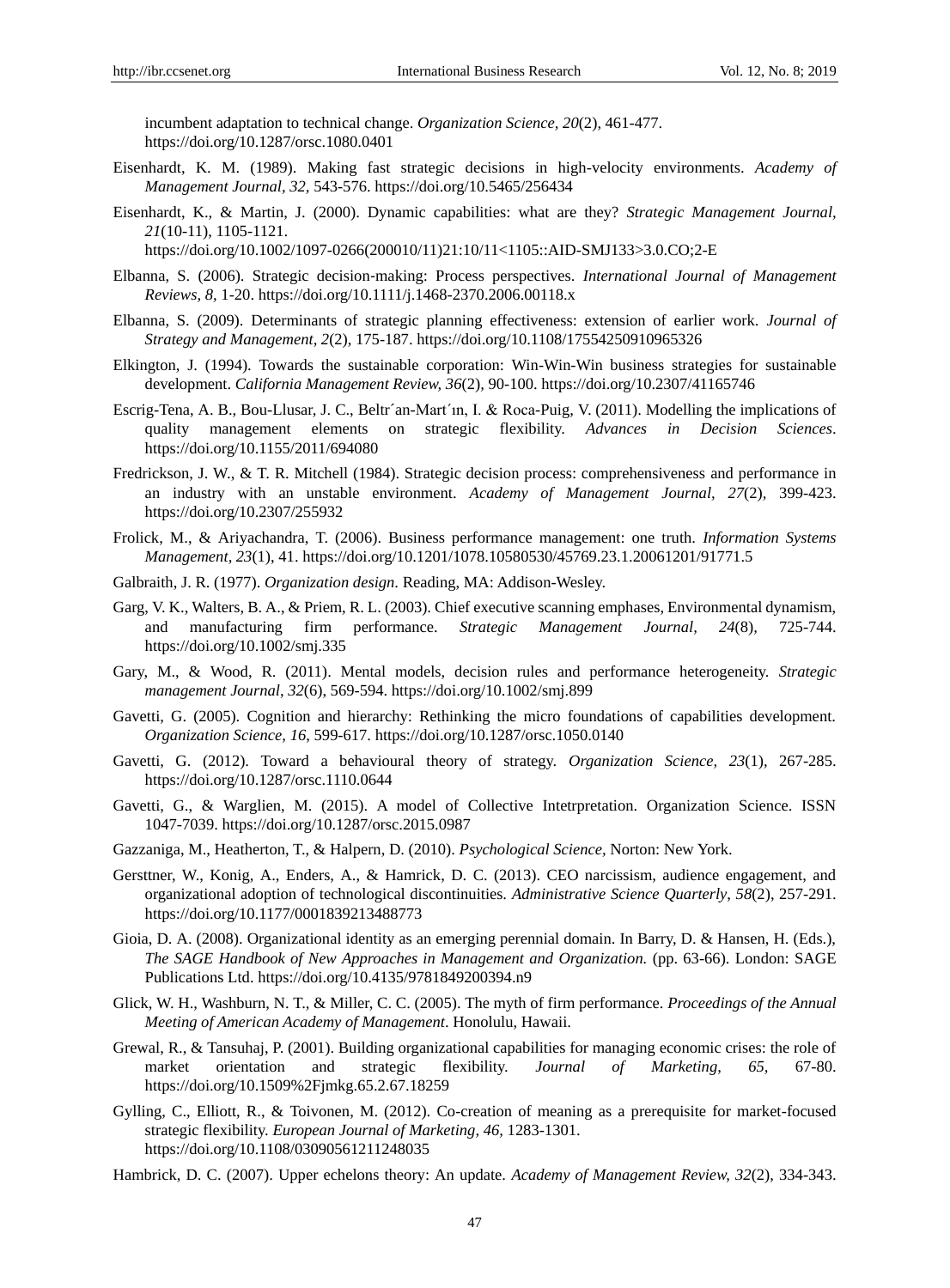<https://doi.org/10.5465/AMR.2007.24345254>

- Hambrick, D. C., & Finkelstein, S. (1987). Managerial discretion: A bridge between polar views of organizational outcomes. In Cummings, L.L. & Staw, B.M. (Eds), *Research in Organizational Behavior, 9,*  JAI Press, Greenwich, CT, 369-406.
- Hambrick, D. C., & Mason, P. A. (1984). Upper Echelons: The Organization as a reflection of its top managers. *Academy of Management Review, 9*(2), 193-206. https://doi.org/10.5465/amr.1984.4277628
- Hart, S. L., & Banbury, C. (1994). How strategy-making processes can make a difference. *Strategic Management Journal, 15*(4), 251-269. https://doi.org/10.1002/smj.4250150402
- Harter, J. K., Schmidt, F. L., & Hayes, T. (2002). Business-unit-level relationship between employee satisfaction: A meta-analysis. *Journal of Applied Psychology, 87*(2), 268-279. [https://doi.org/10.1037//0021-9010.87.2.268](https://doi.org/10.1037/0021-9010.87.2.268)
- Helfat, C. E., & Peteraf, M. A. (2015). Managerial cognitive capabilities and the microfoundations of dynamic capabilities. *Strategic Management Journal, 36*(6), 831-850. <https://doi.org/10.1002/smj.2247>
- Hill, W. L. C., & Jones, G. R. (2008), Strategic management: An integrated approach, 8<sup>th</sup> Ed., Houghton Mifflin Company, Boston.
- Hitt, M. A., Keats, B. W., & DeMarrie, S. M. (1998). Navigating in the new competitive landscape: Building strategic flexibility and competitive advantage in the 21st century. *Academy of Management Executive, 12,* 22-42. https://doi.org/10.5465/ame.1998.1333922
- Hitt, M. A., Uhlenbruck, K., & Shimizu, K. (2006). The importance of resources in the internationalization of professional service firms: the good, the bad, and the ugly. *Academy of Management Journal, 49*(6), 1137-1157.<https://doi.org/10.5465/amj.2006.23478217>
- Hodgkinson, G. P., & Healey, M. P. (2011). Psychological foundations of dynamic capabilities: Reflexion and reflection in strategic management. *Strategic Management Journal, 32,* 1500-1516. <https://doi.org/10.1002/smj.964>
- Hodgkinson, G. P., & Thomas, A. B. (1997). Editorial introduction to the special issue: Thinking in organizations. *Journal of Management Studies, 34,* 845-850[. https://doi.org/10.1111/1467-6486.00074](https://doi.org/10.1111/1467-6486.00074)
- Huff, A. S. (1990). *Mapping strategic thought.* John Wiley & Sons: Chichester, UK.
- Javalgi, R. R. G., Whipple, T. W., Ghosh, A. K. & Young, R.B. (2005). Market orientation, strategic flexibility, and performance: Implications for services providers. *Journal of Services Marketing, 19,* 212-221. <https://doi.org/10.1108/08876040510605244>
- Johnson, J. L., Lee, R. P. W., Saini, A. & Grohmann, B. (2003). Market-focused strategic flexibility: conceptual advances and an integrative model. *Journal of the Academy of Marketing Science, 31,* 74-89. https://doi.org/10.1177/0092070302238603
- Jurkovich, R. (1974). A core typology of organizational environments. *Administrative Science Quarterly, 19*(3), 380. https://doi.org/10.2307/2391979
- Kahneman D. (2011). *Thinking Fast and Slow*. Farrar, Straus and Giroux: New York.
- Kahneman, D., Slovic, P., & Tversky, A. (1982). *Judgment under uncertainty: Heuristics and biases.* Cambridge University Press: New York. https://doi.org/10.1017/CBO9780511809477
- Kaplan, S. (2011). Research in cognition and strategy: Reflections on two decades of progress and a look to the future. *Journal of Management Studies, 48*(3), 665-695.<https://doi.org/10.1111/j.1467-6486.2010.00983.x>
- Kaplan, S., & Tripsas, M. (2008). Thinking about technology: Applying a cognitive lens to technical change. *Research Policy, 37*(5), 790-805.<https://doi.org/10.1016/j.respol.2008.02.002>
- Kaplan, S., Murray, F., & Henderson, R. (2003). Discontinuities and senior management: Assessing the role of recognition in pharmaceutical firm response to biotechnology. *Industrial and Corporate Change, 12,* 203-233.<https://doi.org/10.1093/icc/12.2.203>
- Khatri, N., & Ng, H. A., (2000) The role of intuition in strategic decision making. *Human Relations, 53*(1), 57-86.<https://doi.org/10.1177%2F0018726700531004>
- Kilika, J. M. (2012): Entrepreneurship, human resource development and national innovation systems. *The Digest 5,* 147-156.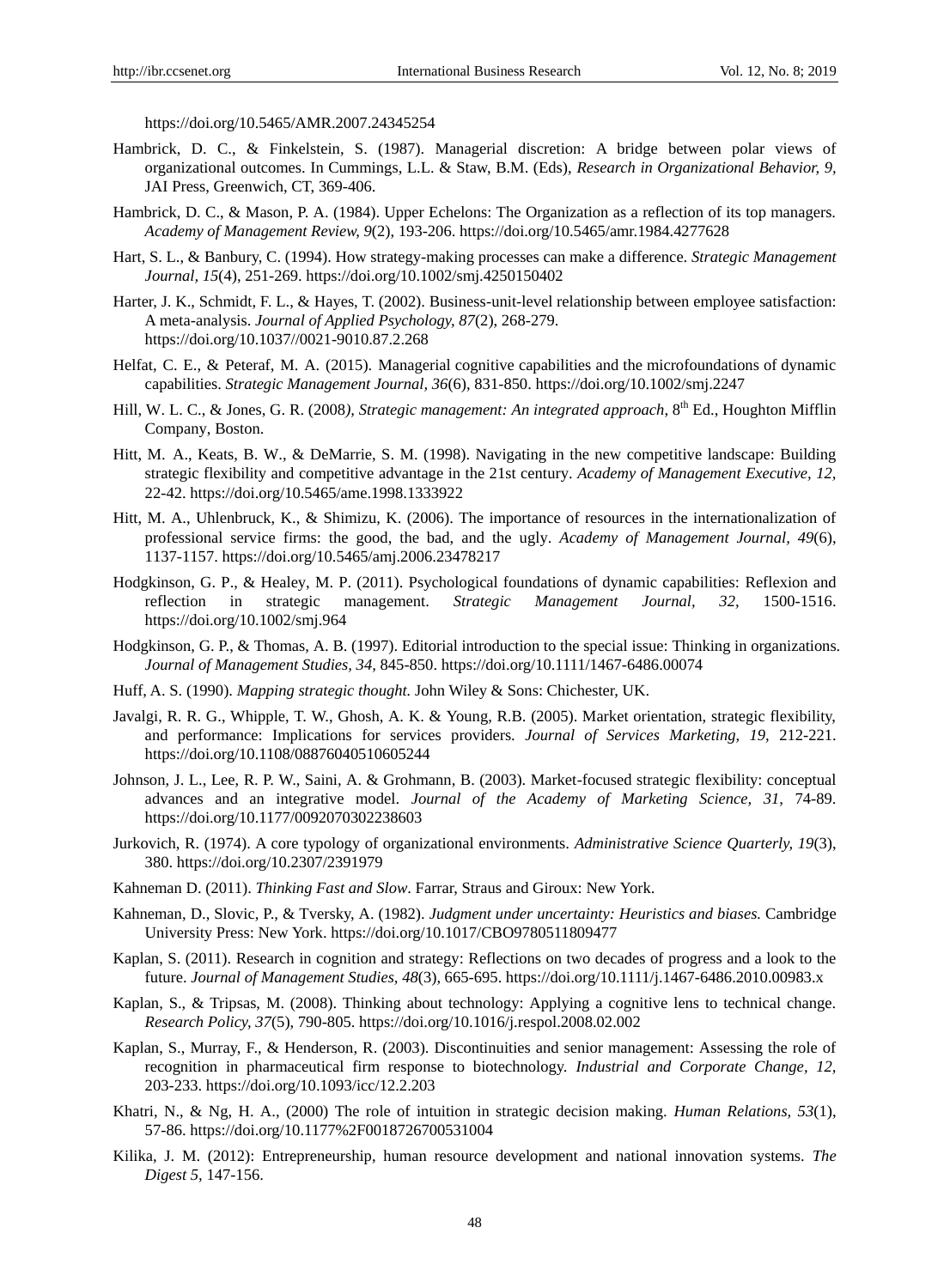- Korte, R. F. (2003). Biases in decision making and implications for human resource development. *Advances in Developing Human Resources, 5*(4), 440-457.<https://doi.org/10.1177%2F1523422303257287>
- Kosslyn, S. M., & Rosenberg, R. S. (2006). *Psychology in Context.* Allyn and Bacon: Boston.
- Laamanen, T., & Wallin, J. (2009). Cognitive dynamics of capability development paths. *Journal of Management Studies, 46,* 950-981.<https://doi.org/10.1111/j.1467-6486.2009.00823.x>
- Leaptrott, J., & McDonald, J. M. (2015). Perceived environmental sector importance as a determinant of managerial information search behavior. *Academy of Strategic Management Journal, 14*(1)*,* 43-57.
- Lee, S. H., & Makhija, M. (2009). Flexibility in internationalization: is it valuable during an economic crisis? *Strategic Management Journal, 30,* 537-555[. https://doi.org/10.1002/smj.742](https://doi.org/10.1002/smj.742)
- Levy, M., & Powell, P. (1998). SME flexibility and the role of information systems. *Small Business Economics, 11,* 183-196. https://doi.org/10.1023/A:1007912714741
- Li, Q., Maggitti, P., Smith, K., Tesluk, P. & Katila, R. (2013). Top management attention to innovation: The role of search selection and intensity in new product introductions. *Academy of Management Journal*, 56(3), 893-916.<https://doi.org/10.5465/amj.2010.0844>
- Li, Y., Liu, Y., & Duan, Y. (2008). Entrepreneurial orientation, strategic flexibilities and indigenous firm innovation in transitional China. *International Journal of Technology Management, 41,* 223-246. <https://doi.org/10.1504/IJTM.2008.015993>
- Lieberman, M. B., & Montgomery, D. B. (1988). First-mover advantages. *Strategic Management Journal, 9,*  41-58.<https://doi.org/10.1002/smj.4250090706>
- Ling-Yee, L., & Ogunmokun, G. (2013). The effect of marketing capability, financing resource and spatial configuration on market-focused flexibility. *International Journal of Trade and Global Markets, 6,* 158-181. https://doi.org/10.1504/IJTGM.2013.053004
- Lubatkin, M. H., Pimpek, Z., Ling, Y., & Veiga, J. F. (2006). Ambidexterity and performance in small to medium-sized firms: The pivotal role of top management team behavioural integration. *Journal of Management, 32,* 646-672.<https://doi.org/10.1177%2F0149206306290712>
- Massood. H., Igbal, S., & Usman, A. (2015). Strategic decision making in cultural context. The Effect of Culture on Strategic Decision Making Process and its *Incorporation. Scientific and academic publishing*.
- Matthyssens, P., Pauwels, P., & Vandenbempt, K. (2005). Strategic flexibility, rigidity and barriers to the development of absorptive capacity in business markets: Themes and research perspectives. *Industrial Marketing Management, 34*(6), 547-554. https://doi.org/10.1016/j.indmarman.2005.03.004
- Meyer, K. E., Estrin, S., Bhaumik, S. K., & Peng, M. W. (2009). Institutions, resources, and entry strategies in emerging economies. *Strategic Management Journal, 30,* 61-80[. https://doi.org/10.1002/smj.720](https://doi.org/10.1002/smj.720)
- Miller, S. (2011). Student voices for change. Learning and leading with technology, *International Society for Technology in Education. 38*(8), 20-23.
- Moldoveanu, M. (2009). Thinking Strategically About Thinking Strategically: The Computational Structure and Dynamics of Managerial Problem Selection and Formulation. *Strategic Management Journal, 30,* 737-763. https://doi.org/10.1002/smj.757
- Mom, T. J., Van Den Bosch, F. A., & Volberda, H. W. (2009). Understanding variation in managers' ambidexterity: Investigating direct and interaction effects of formal structural and personal coordination mechanisms. *Organization Science, 20*(4), 812-828.<https://doi.org/10.1287/orsc.1090.0427>
- Muithya, V. M., & Kilika, J. M. (2019). TMT diversity outcomes under environmental Contexts: A Review of literature and research agenda. *Journal of Management and Strategy, 10*(1), 43-62. <https://doi.org/10.5430/jms.v10n1p43>
- Nadkarni, S., & Barr, P. (2008). Environmental context, managerial cognition, and strategic action: An integrated view. *Strategic Management Journal*, *29,* 1395-1427.<https://doi.org/10.1002/smj.717>
- Nadkarni, S., & Herrmann, P. (2010). CEO personality, strategic flexibility, and firm performance: the case of the Indian business process outsourcing industry. *Academy of Management Journal, 53,* 1050-1073. <https://doi.org/10.5465/AMJ.2010.54533196>
- Nadkarni, S., & Narayanan, V. K. (2007). Strategic schemas, strategic flexibility, and firm performance: The moderating role of industry clock speed. *Strategic Management Journal, 28*(3), 243-270.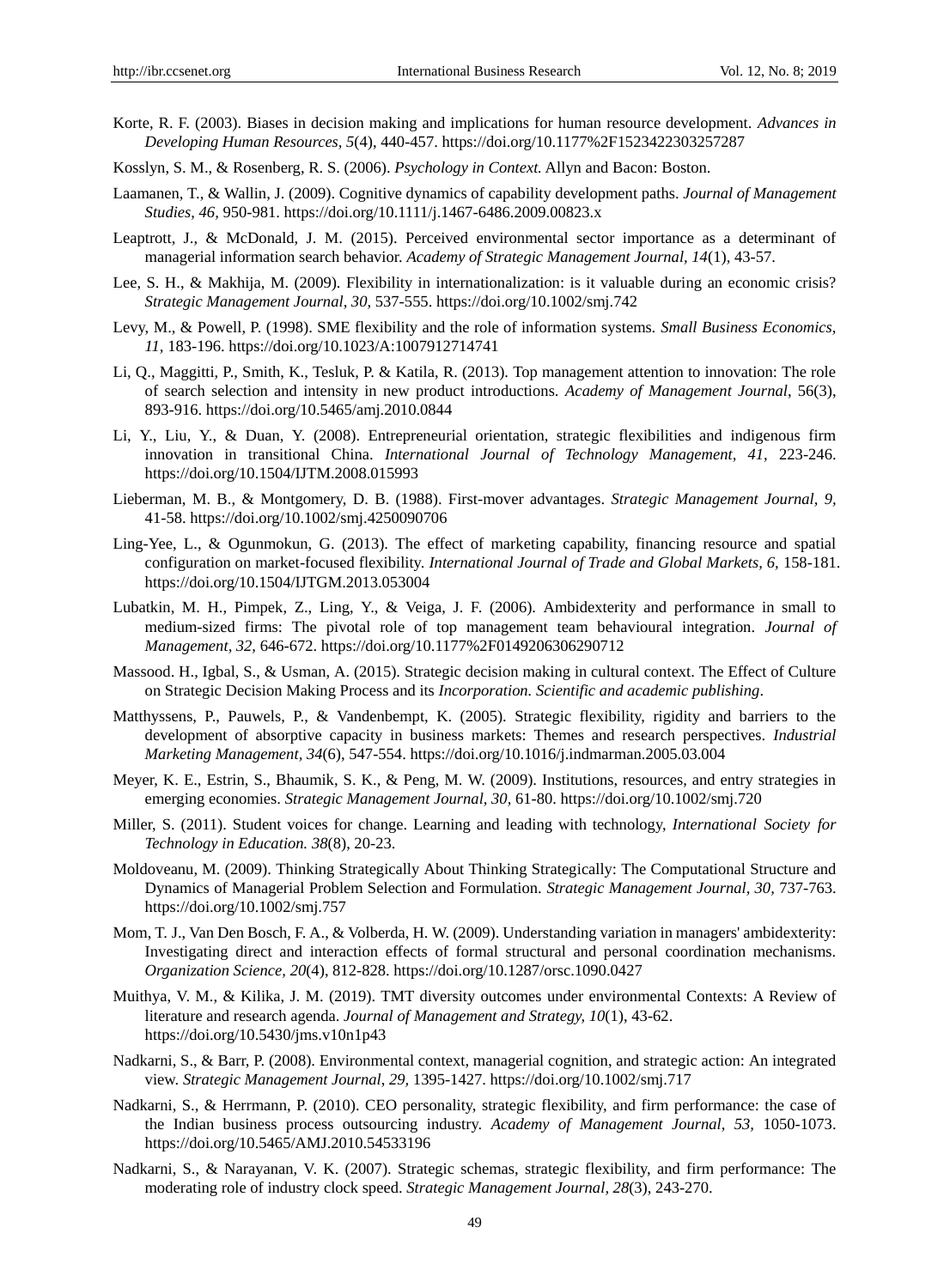<https://doi.org/10.1002/smj.576>

- Najmaei, A., & Sadeghinejad, Z. (2016). Metacognition in strategic decision making: An integrated review and a research agenda. *Information Age Publishing.* 49-81.<https://doi.org/10.1186/s13643-015-0101-8>
- NAMHC. (1996). Basic behavioral science research for mental health: perception, attention, learning, and memory. *American Psychologist, 51*(2), 133-142. https://doi.org/10.1037/0003-066X.51.2.133
- Narayanan, V. K., Zane, L. J., & Kemmerer, B. (2011). The Cognitive Perspective in Strategy: An Integrative Review. *Journal of Management, 37*(1), 305-351.<https://doi.org/10.1177%2F0149206310383986>
- Nobre, F. S., Tobias, A. M., & Walker D. S. (2010). A new contingency view of the organization: Managing complexity and uncertainty through cognition. *Brazilian Administration Review, 7,* 379-396. https://doi.org/10.1590/S1807-76922010000400005
- Noteboom, B. (2009). *A cognitive theory of the firm: Learning, governance and dynamic capabilities*. Boston, MA: Edward Elgar. https://doi.org/10.4337/9781848447424
- Ocasio, W. (1997). Towards an attention-based view of the firm. *Strategic Management Journal, 18*(Special), 187-206. https://doi.org/10.1002/(SICI)1097-0266(199707)18:1+<187::AID-SMJ936>3.3.CO;2-B
- Ocasio, W. (2011). Attention to attention. *Organization Science, 22*(5), 1286-1296. <https://doi.org/10.1287/orsc.1100.0602>
- Philip, P. A., & Moutinho, L. (2000). Strategic planning index: A tool for measuring planning effectiveness. *Journal of Travel Research, 38*(4), 369-379. https://doi.org/10.1177/004728750003800405
- Porac, J., & Thomas, H. (2002). Managing cognition and strategy: Issues, trends and future directions. In A. Pettigrew, H. Thomas, & R. Whittington (Eds.), Handbook of strategy and management: 165-181. London: Sage. https://doi.org/10.4135/9781848608313.n8
- Posner, M., & Petersen, S. (1990). The attention system of the human brain. *Annual review of neuroscience 13,* 25-42. https://doi.org/10.1146/annurev.ne.13.030190.000325
- Powell, T. C., Lovallo, D., & Caringal, C. (2006). Causal ambiguity, management perception, and firm performance. *Academy of Management Review*, *31*(1), 175-196.<https://doi.org/10.5465/amr.2006.19379630>
- Powell, T. C., Lovallo, D., & Fox, C. R. (2011). Behavioural Strategy. *Strategic Management Journal, 32*(13), 1369-1386. https://doi.org/10.1002/smj.968
- Ram'ırez, A. M., Morales, V. J. G., & Aranda, D. A. (2012). Knowledge creation and flexibility of distribution of information. *Industrial Management and Data Systems, 112,* 166-185. https://doi.org/10.1108/02635571211204245
- Rerup, C. (2009). Attentional triangulation: Learning from unexpected rare crises. *Organization Science, 20(5),* 876-893.<https://doi.org/10.1287/orsc.1090.0467>
- Richard, P. J., Devinney, T. M., Yip, G. S., & Johnson, G. (2009). Measuring organizational performance: Towards methodological best practice. *Journal of Management, 35*(3), 718-804. <https://doi.org/10.1177%2F0149206308330560>
- Roberts, N., & Stockport, G. J. (2009). Defining strategic flexibility. *Global Journal of Flexible Systems Management, 10,* 27-32. https://doi.org/10.1007/BF03396553
- Rosenbloom, R. S. (2000). Leadership, capabilities, and technological change: The transformation of NCR in the electronic era. *Strategic Management Journal, 21,* 1083-1103. https://doi.org/10.1002/1097-0266(200010/11)21:10/11<1083::AID-SMJ127>3.0.CO;2-4
- Rudd, J. M., Greenley, G. E., Beatson, A.T. & Lings, I. N. (2008). Strategic planning and performance: extending the debate. *Journal of Business Research, 61,* 99-108. https://doi.org/10.1016/j.jbusres.2007.06.014
- Rueda, M. R., Posner, M. I., & Rothbart, M. K. (2005). The development of executive attention: contributions to the emergence of self-regulation. *Developmental Neuropsychology 28*(2), 573-594. [https://doi.org/10.1207/s15326942dn2802\\_2](https://doi.org/10.1207/s15326942dn2802_2)
- Saini, A., & Johnson J. L. (2005). Organizational capabilities in E-commerce: An empirical investigation of E-brokerage service providers. *Journal of the Academy of Marketing Science, 33*(3), 360-375. <https://doi.org/10.1177%2F0092070305276150>
- Sanchez, R. (1995). Strategic flexibility in product competition. *Strategic Management Journal, 16,* 135-159.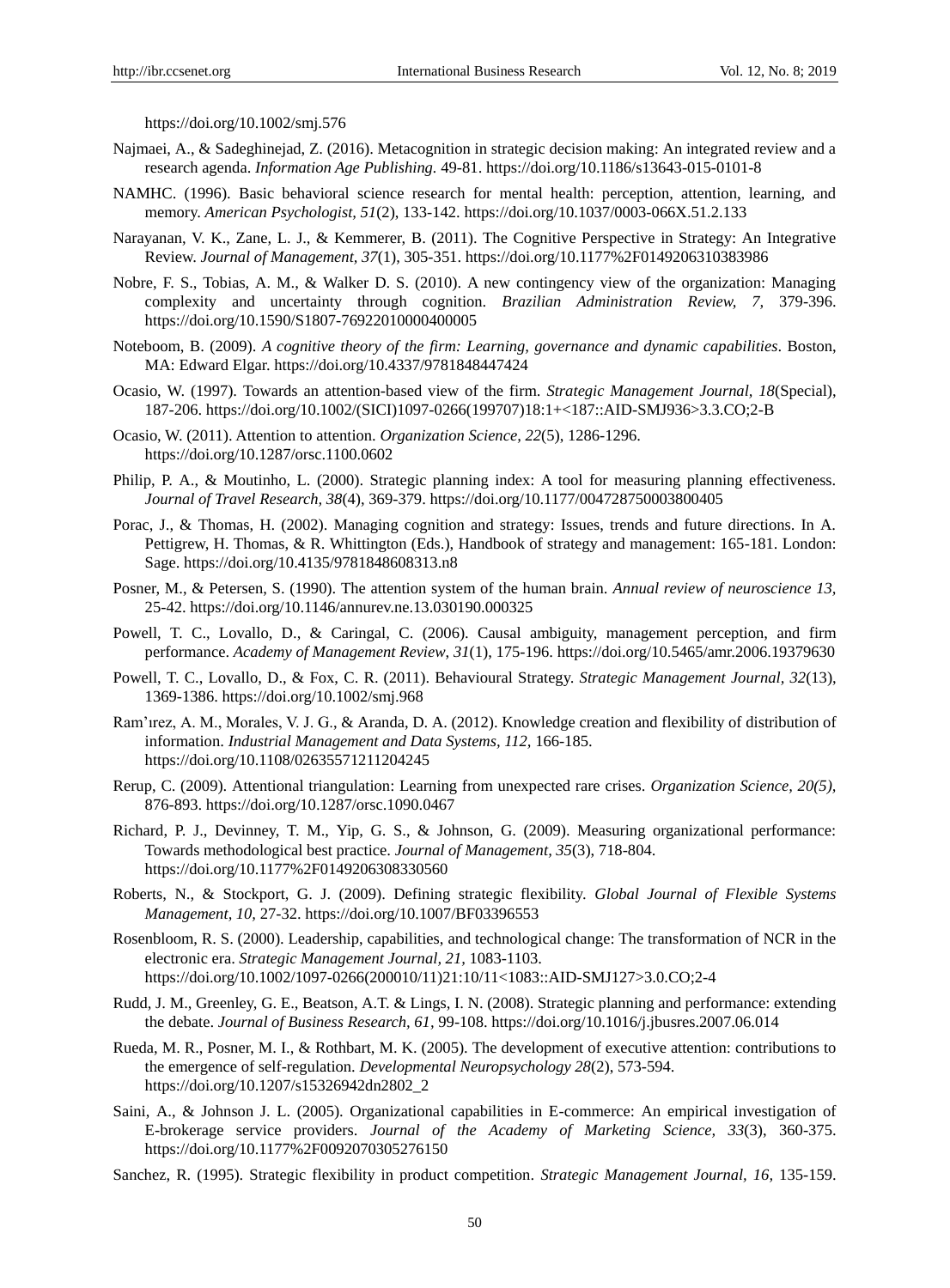<https://doi.org/10.1002/smj.4250160921>

- Sanchez, R. (1997). Preparing for an uncertain future: managing organizations for strategic flexibility. *International Studies of Management and Organization, 27,* 71-94. <https://doi.org/10.1080/00208825.1997.11656708>
- Sharfman, M. P., & Dean, J. W. Jr. (1997). Flexibility in strategic decision making: informational and ideological perspectives. *Journal of Management Studies, 34,* 190-215.<https://doi.org/10.1111/1467-6486.00048>
- Shimizu, K., & Hitt, M. A. (2004). Strategic flexibility: organizational preparedness to reverse ineffective strategic decisions. *Academy of Management Review, 18,* 44-59. https://doi.org/10.5465/ame.2004.15268683
- Shrivastava, P., & Grant, J. H. (1985), Empirically derived models of strategic decision-making processes. *Strategic Management Journal, 6,* 97-113. https://doi.org/10.1002/smj.4250060202
- Simon, H. A. (1978). *Information-processing theory of human problem solving. Handbook of Learning and Cognitive Processes*, 5, 271–295.
- Simon, H. A. (1991). Bounded rationality and organizational learning. *Organization Science, 2,* 125-134. <https://psycnet.apa.org/doi/10.1287/orsc.2.1.125>
- Sopelana, A., Kunc, M., & Hernáez, O.R. (2014). Towards a dynamic model of organisational flexibility. *Systemic Practice and Action Research, 27*(2), 165-183[. http://dx.doi.org/10.1007/s11213-012-9274-4](http://dx.doi.org/10.1007/s11213-012-9274-4)
- Spanos, Y. E., Zaralis, G., & Lioukas, S. (2004). Strategy and industry effects on profitability: evidence from Greece. *Strategic Management Journal, 25*(2), 139-166[. https://doi.org/10.1002/smj.369](https://doi.org/10.1002/smj.369)
- Stanovich, K. E. (2009). *What intelligence tests miss: The psychology of rational thought*. Yale University Press: New Haven, CT.
- Sushil (2013). *Leveraging strategic change with continuity*. Springer, India. https://doi.org/10.1007/978-81-322-0726-9\_1
- Sushil (2015). Strategic flexibility: the evolving paradigm of strategic management. *Global Journal of Flexible Systems Management, 16,* 113-114.<https://doi.org/10.1007/s40171-015-0095-z>
- Tamayo-Torres, I., Ruiz-Moreno, A., & Verd´u, A.J. (2010). The moderating effect of innovative capacity on the relationship between real options and strategic flexibility. *Industrial Marketing Management, 39*, 1120-1127. https://doi.org/10.1016/j.indmarman.2009.10.003
- Tangen, S. (2004) Performance measurement: from philosophy to practice. *International Journal of Productivity and Performance Management, 53*(8), 726-737.<https://doi.org/10.1108/17410400410569134>
- Taslak, S. (2004). Factors restricting success of strategic decisions: evidence from the Turkish textile industry. *European Business Review, 16*(2), 152-164.<https://doi.org/10.1108/09555340410524256>
- Teece, D. J. (2007). Explicating dynamic capabilities: The nature and microfoundations of (Sustainable) enterprise performance. *Strategic Management Journal, 28,* 1319-1350.<https://doi.org/10.1002/smj.640>
- Teece, D. J., Pisano, G. & Shuen, A. (1997). Dynamic capabilities and strategic management. *Strategic Management Journal, 18*(7), 509-533.
	- [https://doi.org/10.1002/\(SICI\)1097-0266\(199708\)18:7%3C509::AID-SMJ882%3E3.0.CO;2-Z](https://doi.org/10.1002/(SICI)1097-0266(199708)18:7%3C509::AID-SMJ882%3E3.0.CO;2-Z)
- Tellis, G. J., Prabhu, J. C. & Chandy, R. K. (2009). Radical innovation across nations: the pre-eminence of corporate culture. *Journal of Marketing, 73*, 3-23. https://doi.org/10.1509/jmkg.73.1.3
- Thagard, P. (1996). *Mind: Introduction to cognitive science*. Cambridge, MA.: MIT Press.
- Thomson, A. A., Strickland, A. J., & Gamble, J. E. (2010), *Crafting and executing strategy: The Quest for Competitive Advantage: Concepts and Cases.* McGraw-Hill/Irwin.
- Tripsas, M., & Gavetti, G. (2000). Capabilities, cognition, and inertia: Evidence from digital imaging. *Strategic Management Journal*, *21,* 1147-1161. [https://doi.org/10.1002/1097-0266\(200010/11\)21:10/11%3C1147::AID-SMJ128%3E3.0.CO;2-R](https://doi.org/10.1002/1097-0266(200010/11)21:10/11%3C1147::AID-SMJ128%3E3.0.CO;2-R)
- Tuggle, C. S., Schnatterly, K., & Johnson, R. A. (2010). Attention patterns in the boardroom: How board composition and processes affect discussion of entrepreneurial issues. *Academy of Management Journal 53*(3), 550-571.<https://doi.org/10.5465/AMJ.2010.51468687>
- Tversky, A., & Kahneman, D. (1974). Judgment under uncertainty: heuristics and biases. *Science, 185(4157),*